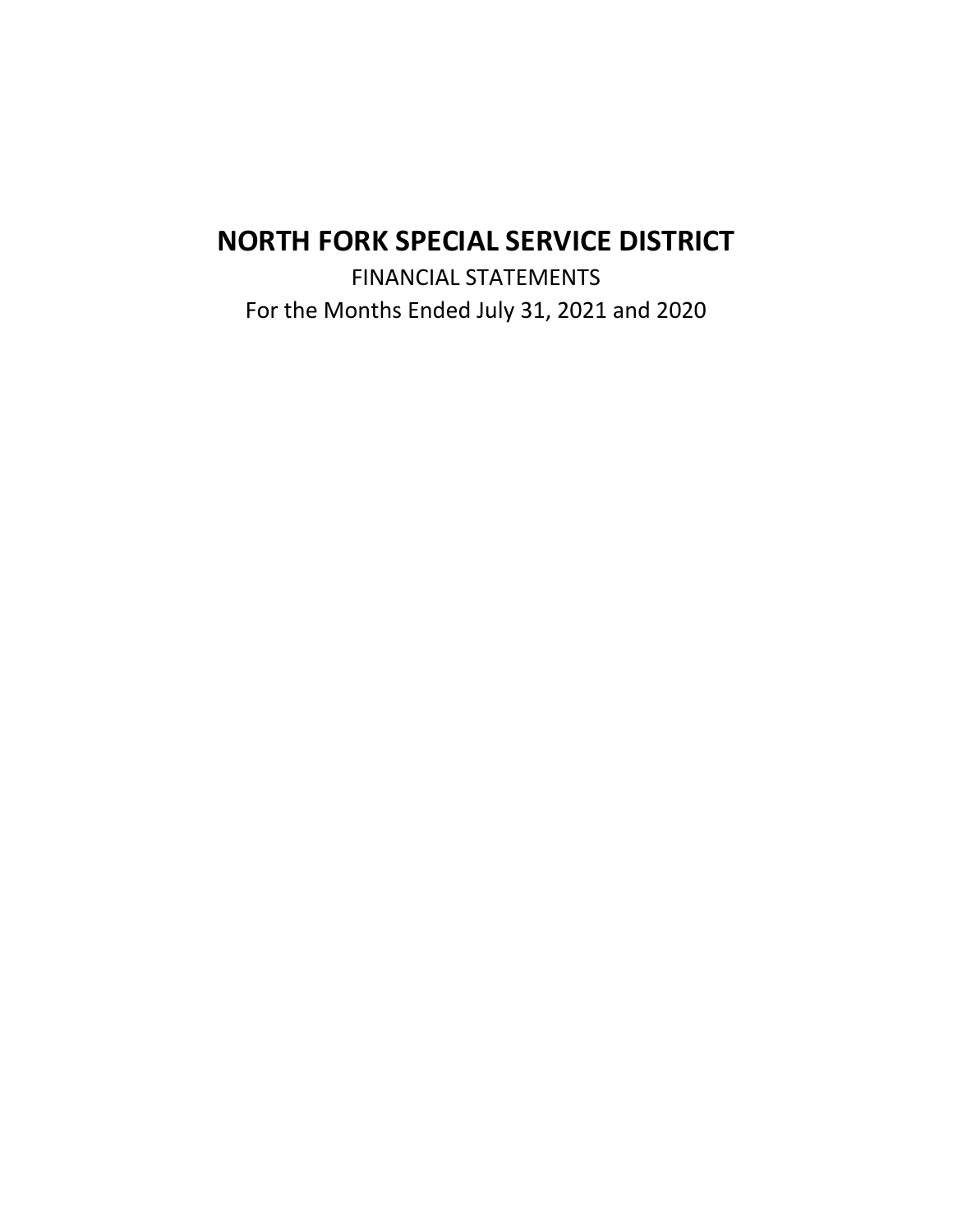

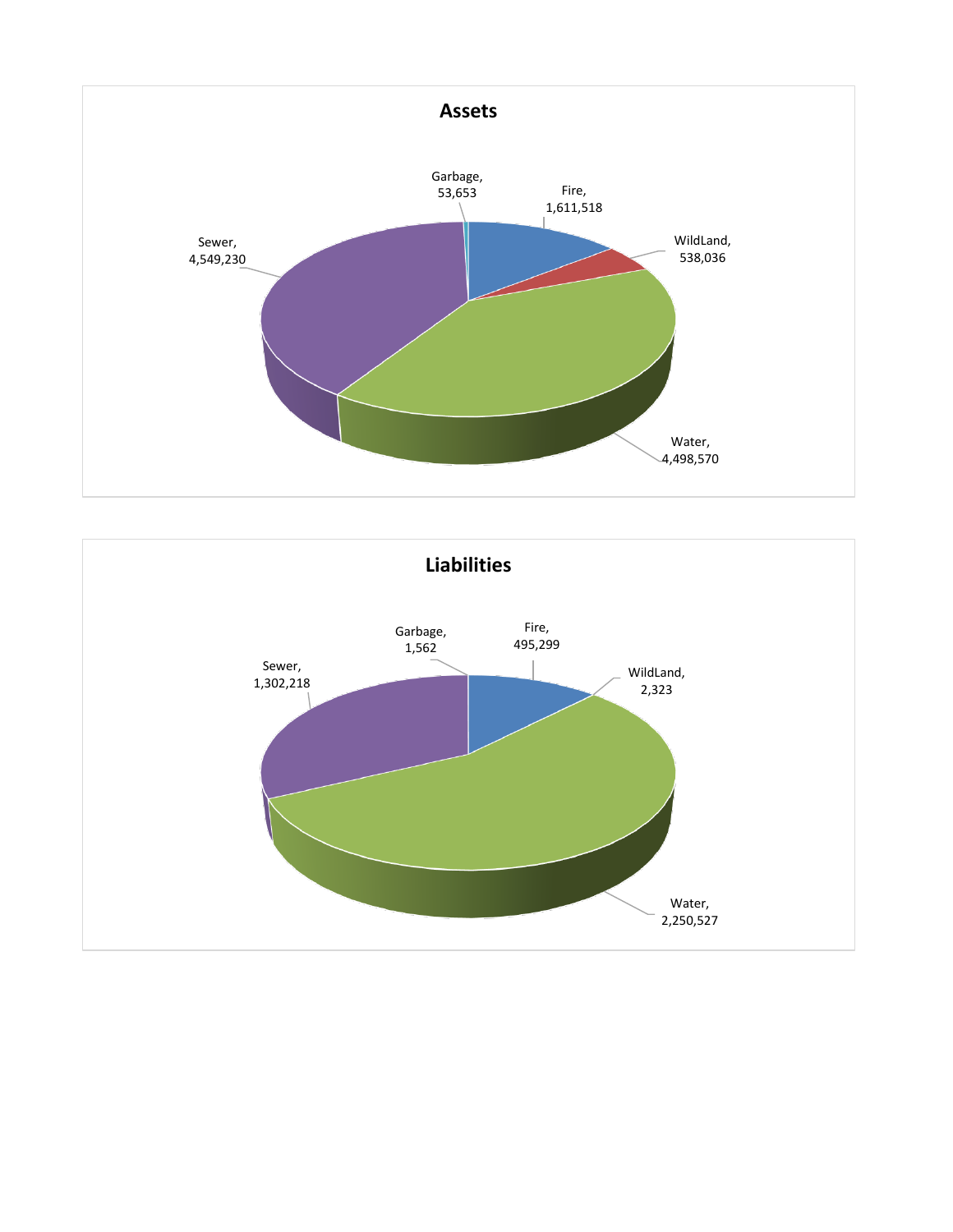

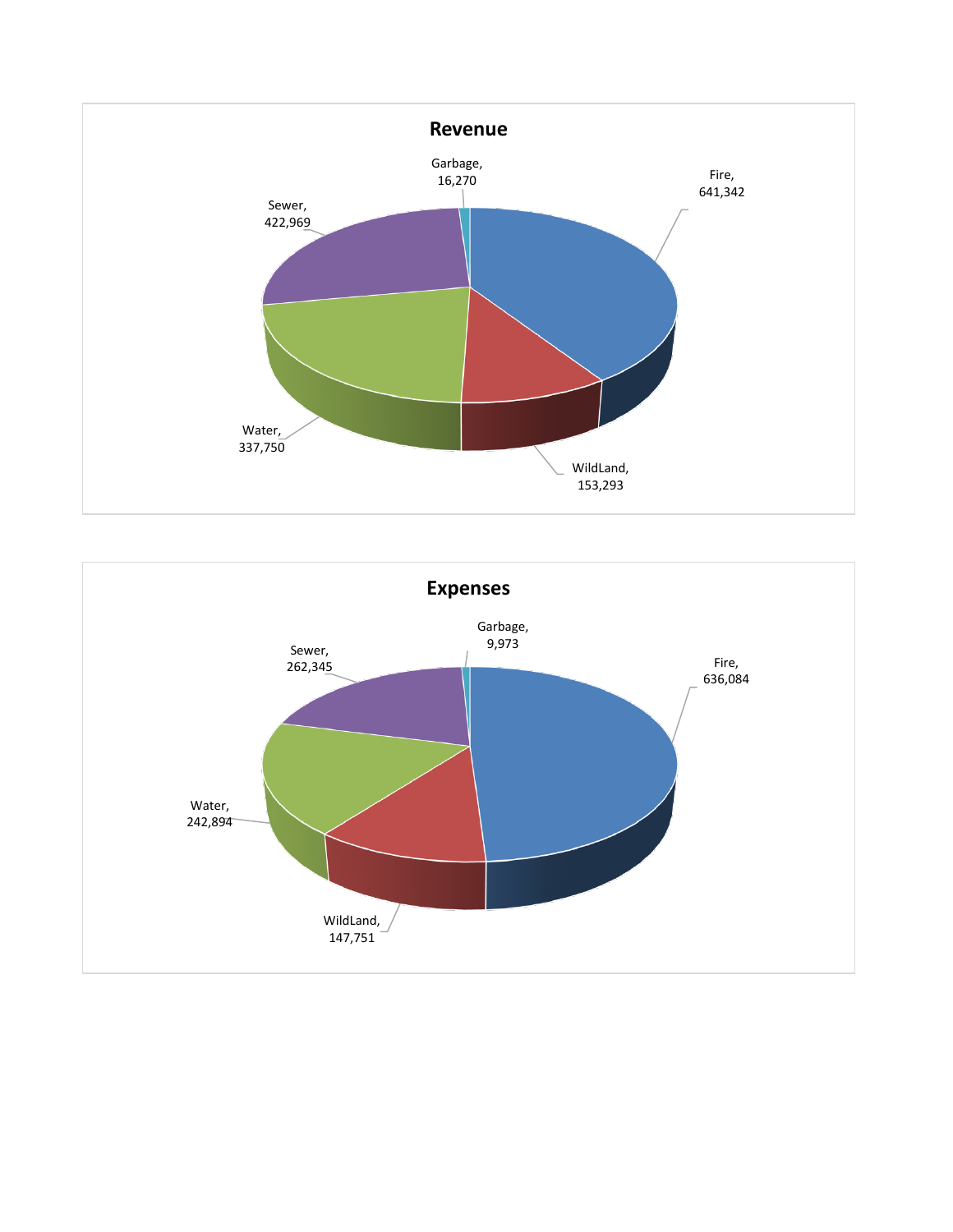# **(A Component Unit of Utah County)**

# **Statements of Net Position**

July 31, 2021 and 2020

|                                                          | 2021            |               | 2020       |
|----------------------------------------------------------|-----------------|---------------|------------|
| <b>ASSETS</b>                                            |                 |               |            |
| <b>Current Assets</b>                                    |                 |               |            |
| Cash and investments                                     | \$<br>1,343,704 | $\mathcal{S}$ | 866,498    |
| Restricted cash and investments                          | 112,262         |               | 133,418    |
| Accounts receivable, net                                 | 320,761         |               | 387,240    |
| Property tax receivable                                  | 13,968          |               |            |
| Total current assets                                     | 1,790,695       |               | 1,387,156  |
| <b>Noncurrent Assets</b>                                 |                 |               |            |
| Restricted cash and investments                          | 318,600         |               | 954,558    |
| Land and water shares                                    | 533,254         |               | 533,254    |
| Construction in progress                                 | 50,621          |               | 325,655    |
| Depreciable, net of accumulated depreciation             | 8,529,083       |               | 7,632,511  |
| Net pension asset                                        | 28,756          |               |            |
| Total noncurrent assets                                  | 9,460,314       |               | 9,445,978  |
| <b>Total assets</b>                                      | 11,251,009      |               | 10,833,134 |
| DEFERRED OUTFLOWS OF RESOURCES RELATED TO PENSIONS       | 81,125          |               | 97,732     |
| <b>LIABILITIES</b>                                       |                 |               |            |
| <b>Current Liabilities</b>                               |                 |               |            |
| Current portion of bonds payable                         | 122,000         |               | 119,000    |
| Accrued interest payable                                 | 6,217           |               | 8,960      |
| Accounts payable                                         | 37,645          |               | 100,811    |
| Accrued expenses                                         | 81,934          |               | 87,165     |
| Current portion of capital leases                        | 22,375          |               | 21,798     |
| Total current liabilities                                | 270,171         |               | 337,734    |
| <b>Noncurrent Liabilities</b>                            |                 |               |            |
| Net pension liability                                    | 56,099          |               | 109,418    |
| Note payable                                             |                 |               | (953)      |
| Capital leases, net of current portion                   | 363,337         |               | 421,949    |
| Bonds payable, less current portion                      | 3,362,325       |               | 3,686,362  |
| <b>Total noncurrent liabilities</b>                      | 3,781,761       |               | 4,216,776  |
| <b>Total liabilities</b>                                 | 4,051,932       |               | 4,554,510  |
| <b>DEFERRED INFLOWS OF RESOURCES RELATED TO PENSIONS</b> | 61,915          |               | 24,757     |
| <b>NET POSITION</b>                                      |                 |               |            |
| Net investment in capital assets                         | 5,525,791       |               | 5,134,369  |
| Restricted                                               | 24,116          |               | 24,005     |
| Unrestricted                                             | 1,668,380       |               | 1,193,225  |
| Total net position                                       | 7,218,287       | \$            | 6,351,599  |

The accompanying notes are an integral part of these financial statements.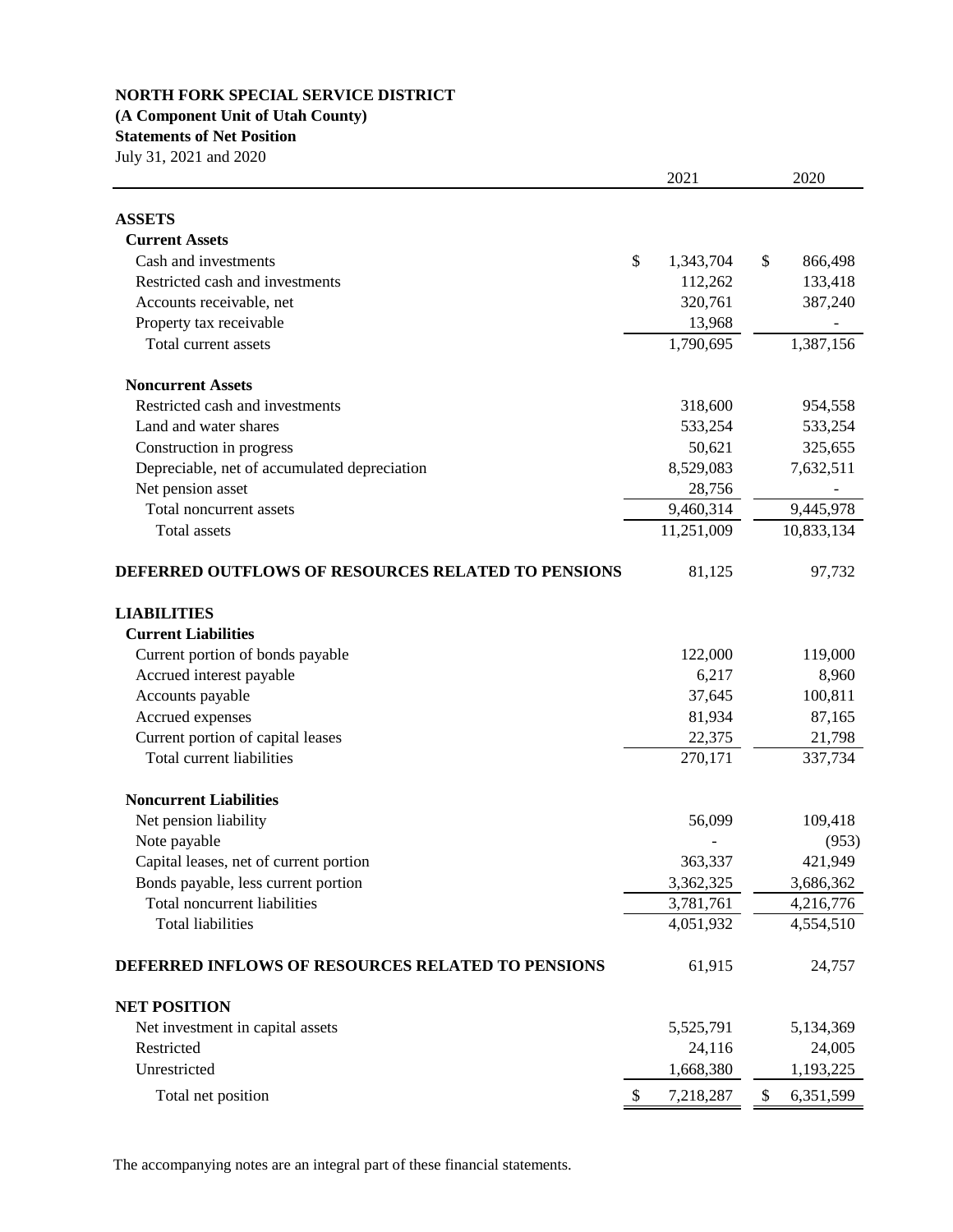**(A Component Unit of Utah County)**

| July 31, 2021<br>20<br>22<br>51<br>52<br>53<br>WildLand<br>Water<br>Sewer<br>Garbage<br>Total<br>Fire<br><b>ASSETS</b><br><b>Current Assets</b><br>\$<br>202,032<br>192,297<br>275,763<br>627,069<br>1,343,701<br>Cash and investments<br>\$<br>$\mathcal{S}$<br>46,540<br>\$<br>\$<br>\$<br>Restricted cash and investments<br>24,116<br>88,146<br>112,262<br>176,171<br>62,128<br>79,138<br>3,324<br>320,761<br>Accounts receivable, net<br>6,984<br>13,968<br>Property tax receivable<br>6,984<br>Prepaid expenses<br>49,864<br>409,303<br>192,297<br>433,021<br>706,207<br>Total current assets<br><b>Noncurrent Assets</b><br>318,600<br>318,600<br>Restricted cash and investments<br>Land and water rights<br>95,583<br>437,671<br>533,254<br>Construction in progress<br>50,621<br>50,621<br>Depreciable, net of accumulated depreciation<br>1,077,876<br>3,258,657<br>3,843,023<br>3,789<br>345,739<br>8,529,084<br>Net pension asset<br>28,756<br>28,756<br>345,739<br>4,065,549<br>3,843,023<br>9,460,315<br>Total noncurrent assets<br>1,202,215<br>3,789<br>538,036<br>Total assets<br>1,611,518<br>4,498,570<br>4,549,230<br>53,653<br>11,251,007<br>DEFERRED OUTFLOWS OF RESOURCES RELATED TO<br>81,125<br><b>LIABILITIES</b><br><b>Current Liabilities</b><br>Current portion of bonds payable<br>122,000<br>Accrued interest payable<br>1,812<br>4,403<br>(4,058)<br>990<br>Accounts payable<br>37,927<br>1,224<br>1,562<br>51,570<br>6,381<br>11,989<br>11,992<br>Accrued expenses<br>Current portion of capital leases<br>22,375<br>Total current liabilities<br>113,684<br>139,616<br>12,982<br>2,323<br>1,562<br><b>Noncurrent Liabilities</b><br>Net pension liability<br>56,099<br>Note payable<br>Capital leases, net of current portion<br>18,911<br>325,516<br>18,911<br>Bonds payable, less current portion<br>2,092,000<br>1,270,325<br>3,362,325<br>Total noncurrent liabilities<br>381,615<br>2,110,911<br>1,289,236<br><b>Total liabilities</b><br>2,323<br>495,299<br>2,250,527<br>1,302,218<br>1,562<br>DEFERRED INFLOWS OF RESOURCES RELATED TO PF<br>61,915<br><b>NET POSITION</b><br>Net investment in capital assets<br>535,714<br>52,092<br>Unrestricted<br>1,135,430<br>2,248,043<br>3,247,012<br>\$1,135,430<br>Total net position<br>535,714<br>\$2,248,043<br>\$3,247,012<br>52,092<br>$\mathcal{S}$<br>$\mathcal{S}$ | $(A$ Component only of oral County)<br><b>Statements of Net Position</b> |  |  |  |  |             |
|-----------------------------------------------------------------------------------------------------------------------------------------------------------------------------------------------------------------------------------------------------------------------------------------------------------------------------------------------------------------------------------------------------------------------------------------------------------------------------------------------------------------------------------------------------------------------------------------------------------------------------------------------------------------------------------------------------------------------------------------------------------------------------------------------------------------------------------------------------------------------------------------------------------------------------------------------------------------------------------------------------------------------------------------------------------------------------------------------------------------------------------------------------------------------------------------------------------------------------------------------------------------------------------------------------------------------------------------------------------------------------------------------------------------------------------------------------------------------------------------------------------------------------------------------------------------------------------------------------------------------------------------------------------------------------------------------------------------------------------------------------------------------------------------------------------------------------------------------------------------------------------------------------------------------------------------------------------------------------------------------------------------------------------------------------------------------------------------------------------------------------------------------------------------------------------------------------------------------------------------------------------------------------------------------------------------------------------------------------------------|--------------------------------------------------------------------------|--|--|--|--|-------------|
|                                                                                                                                                                                                                                                                                                                                                                                                                                                                                                                                                                                                                                                                                                                                                                                                                                                                                                                                                                                                                                                                                                                                                                                                                                                                                                                                                                                                                                                                                                                                                                                                                                                                                                                                                                                                                                                                                                                                                                                                                                                                                                                                                                                                                                                                                                                                                                 |                                                                          |  |  |  |  |             |
|                                                                                                                                                                                                                                                                                                                                                                                                                                                                                                                                                                                                                                                                                                                                                                                                                                                                                                                                                                                                                                                                                                                                                                                                                                                                                                                                                                                                                                                                                                                                                                                                                                                                                                                                                                                                                                                                                                                                                                                                                                                                                                                                                                                                                                                                                                                                                                 |                                                                          |  |  |  |  |             |
|                                                                                                                                                                                                                                                                                                                                                                                                                                                                                                                                                                                                                                                                                                                                                                                                                                                                                                                                                                                                                                                                                                                                                                                                                                                                                                                                                                                                                                                                                                                                                                                                                                                                                                                                                                                                                                                                                                                                                                                                                                                                                                                                                                                                                                                                                                                                                                 |                                                                          |  |  |  |  |             |
|                                                                                                                                                                                                                                                                                                                                                                                                                                                                                                                                                                                                                                                                                                                                                                                                                                                                                                                                                                                                                                                                                                                                                                                                                                                                                                                                                                                                                                                                                                                                                                                                                                                                                                                                                                                                                                                                                                                                                                                                                                                                                                                                                                                                                                                                                                                                                                 |                                                                          |  |  |  |  |             |
|                                                                                                                                                                                                                                                                                                                                                                                                                                                                                                                                                                                                                                                                                                                                                                                                                                                                                                                                                                                                                                                                                                                                                                                                                                                                                                                                                                                                                                                                                                                                                                                                                                                                                                                                                                                                                                                                                                                                                                                                                                                                                                                                                                                                                                                                                                                                                                 |                                                                          |  |  |  |  |             |
|                                                                                                                                                                                                                                                                                                                                                                                                                                                                                                                                                                                                                                                                                                                                                                                                                                                                                                                                                                                                                                                                                                                                                                                                                                                                                                                                                                                                                                                                                                                                                                                                                                                                                                                                                                                                                                                                                                                                                                                                                                                                                                                                                                                                                                                                                                                                                                 |                                                                          |  |  |  |  |             |
|                                                                                                                                                                                                                                                                                                                                                                                                                                                                                                                                                                                                                                                                                                                                                                                                                                                                                                                                                                                                                                                                                                                                                                                                                                                                                                                                                                                                                                                                                                                                                                                                                                                                                                                                                                                                                                                                                                                                                                                                                                                                                                                                                                                                                                                                                                                                                                 |                                                                          |  |  |  |  |             |
|                                                                                                                                                                                                                                                                                                                                                                                                                                                                                                                                                                                                                                                                                                                                                                                                                                                                                                                                                                                                                                                                                                                                                                                                                                                                                                                                                                                                                                                                                                                                                                                                                                                                                                                                                                                                                                                                                                                                                                                                                                                                                                                                                                                                                                                                                                                                                                 |                                                                          |  |  |  |  |             |
|                                                                                                                                                                                                                                                                                                                                                                                                                                                                                                                                                                                                                                                                                                                                                                                                                                                                                                                                                                                                                                                                                                                                                                                                                                                                                                                                                                                                                                                                                                                                                                                                                                                                                                                                                                                                                                                                                                                                                                                                                                                                                                                                                                                                                                                                                                                                                                 |                                                                          |  |  |  |  |             |
|                                                                                                                                                                                                                                                                                                                                                                                                                                                                                                                                                                                                                                                                                                                                                                                                                                                                                                                                                                                                                                                                                                                                                                                                                                                                                                                                                                                                                                                                                                                                                                                                                                                                                                                                                                                                                                                                                                                                                                                                                                                                                                                                                                                                                                                                                                                                                                 |                                                                          |  |  |  |  | 1,790,692   |
|                                                                                                                                                                                                                                                                                                                                                                                                                                                                                                                                                                                                                                                                                                                                                                                                                                                                                                                                                                                                                                                                                                                                                                                                                                                                                                                                                                                                                                                                                                                                                                                                                                                                                                                                                                                                                                                                                                                                                                                                                                                                                                                                                                                                                                                                                                                                                                 |                                                                          |  |  |  |  |             |
|                                                                                                                                                                                                                                                                                                                                                                                                                                                                                                                                                                                                                                                                                                                                                                                                                                                                                                                                                                                                                                                                                                                                                                                                                                                                                                                                                                                                                                                                                                                                                                                                                                                                                                                                                                                                                                                                                                                                                                                                                                                                                                                                                                                                                                                                                                                                                                 |                                                                          |  |  |  |  |             |
|                                                                                                                                                                                                                                                                                                                                                                                                                                                                                                                                                                                                                                                                                                                                                                                                                                                                                                                                                                                                                                                                                                                                                                                                                                                                                                                                                                                                                                                                                                                                                                                                                                                                                                                                                                                                                                                                                                                                                                                                                                                                                                                                                                                                                                                                                                                                                                 |                                                                          |  |  |  |  |             |
|                                                                                                                                                                                                                                                                                                                                                                                                                                                                                                                                                                                                                                                                                                                                                                                                                                                                                                                                                                                                                                                                                                                                                                                                                                                                                                                                                                                                                                                                                                                                                                                                                                                                                                                                                                                                                                                                                                                                                                                                                                                                                                                                                                                                                                                                                                                                                                 |                                                                          |  |  |  |  |             |
|                                                                                                                                                                                                                                                                                                                                                                                                                                                                                                                                                                                                                                                                                                                                                                                                                                                                                                                                                                                                                                                                                                                                                                                                                                                                                                                                                                                                                                                                                                                                                                                                                                                                                                                                                                                                                                                                                                                                                                                                                                                                                                                                                                                                                                                                                                                                                                 |                                                                          |  |  |  |  |             |
|                                                                                                                                                                                                                                                                                                                                                                                                                                                                                                                                                                                                                                                                                                                                                                                                                                                                                                                                                                                                                                                                                                                                                                                                                                                                                                                                                                                                                                                                                                                                                                                                                                                                                                                                                                                                                                                                                                                                                                                                                                                                                                                                                                                                                                                                                                                                                                 |                                                                          |  |  |  |  |             |
|                                                                                                                                                                                                                                                                                                                                                                                                                                                                                                                                                                                                                                                                                                                                                                                                                                                                                                                                                                                                                                                                                                                                                                                                                                                                                                                                                                                                                                                                                                                                                                                                                                                                                                                                                                                                                                                                                                                                                                                                                                                                                                                                                                                                                                                                                                                                                                 |                                                                          |  |  |  |  |             |
|                                                                                                                                                                                                                                                                                                                                                                                                                                                                                                                                                                                                                                                                                                                                                                                                                                                                                                                                                                                                                                                                                                                                                                                                                                                                                                                                                                                                                                                                                                                                                                                                                                                                                                                                                                                                                                                                                                                                                                                                                                                                                                                                                                                                                                                                                                                                                                 |                                                                          |  |  |  |  |             |
|                                                                                                                                                                                                                                                                                                                                                                                                                                                                                                                                                                                                                                                                                                                                                                                                                                                                                                                                                                                                                                                                                                                                                                                                                                                                                                                                                                                                                                                                                                                                                                                                                                                                                                                                                                                                                                                                                                                                                                                                                                                                                                                                                                                                                                                                                                                                                                 |                                                                          |  |  |  |  |             |
|                                                                                                                                                                                                                                                                                                                                                                                                                                                                                                                                                                                                                                                                                                                                                                                                                                                                                                                                                                                                                                                                                                                                                                                                                                                                                                                                                                                                                                                                                                                                                                                                                                                                                                                                                                                                                                                                                                                                                                                                                                                                                                                                                                                                                                                                                                                                                                 |                                                                          |  |  |  |  | 81,125      |
|                                                                                                                                                                                                                                                                                                                                                                                                                                                                                                                                                                                                                                                                                                                                                                                                                                                                                                                                                                                                                                                                                                                                                                                                                                                                                                                                                                                                                                                                                                                                                                                                                                                                                                                                                                                                                                                                                                                                                                                                                                                                                                                                                                                                                                                                                                                                                                 |                                                                          |  |  |  |  |             |
|                                                                                                                                                                                                                                                                                                                                                                                                                                                                                                                                                                                                                                                                                                                                                                                                                                                                                                                                                                                                                                                                                                                                                                                                                                                                                                                                                                                                                                                                                                                                                                                                                                                                                                                                                                                                                                                                                                                                                                                                                                                                                                                                                                                                                                                                                                                                                                 |                                                                          |  |  |  |  |             |
|                                                                                                                                                                                                                                                                                                                                                                                                                                                                                                                                                                                                                                                                                                                                                                                                                                                                                                                                                                                                                                                                                                                                                                                                                                                                                                                                                                                                                                                                                                                                                                                                                                                                                                                                                                                                                                                                                                                                                                                                                                                                                                                                                                                                                                                                                                                                                                 |                                                                          |  |  |  |  | 122,000     |
|                                                                                                                                                                                                                                                                                                                                                                                                                                                                                                                                                                                                                                                                                                                                                                                                                                                                                                                                                                                                                                                                                                                                                                                                                                                                                                                                                                                                                                                                                                                                                                                                                                                                                                                                                                                                                                                                                                                                                                                                                                                                                                                                                                                                                                                                                                                                                                 |                                                                          |  |  |  |  | 6,215       |
|                                                                                                                                                                                                                                                                                                                                                                                                                                                                                                                                                                                                                                                                                                                                                                                                                                                                                                                                                                                                                                                                                                                                                                                                                                                                                                                                                                                                                                                                                                                                                                                                                                                                                                                                                                                                                                                                                                                                                                                                                                                                                                                                                                                                                                                                                                                                                                 |                                                                          |  |  |  |  | 37,645      |
|                                                                                                                                                                                                                                                                                                                                                                                                                                                                                                                                                                                                                                                                                                                                                                                                                                                                                                                                                                                                                                                                                                                                                                                                                                                                                                                                                                                                                                                                                                                                                                                                                                                                                                                                                                                                                                                                                                                                                                                                                                                                                                                                                                                                                                                                                                                                                                 |                                                                          |  |  |  |  | 81,932      |
|                                                                                                                                                                                                                                                                                                                                                                                                                                                                                                                                                                                                                                                                                                                                                                                                                                                                                                                                                                                                                                                                                                                                                                                                                                                                                                                                                                                                                                                                                                                                                                                                                                                                                                                                                                                                                                                                                                                                                                                                                                                                                                                                                                                                                                                                                                                                                                 |                                                                          |  |  |  |  | 22,375      |
|                                                                                                                                                                                                                                                                                                                                                                                                                                                                                                                                                                                                                                                                                                                                                                                                                                                                                                                                                                                                                                                                                                                                                                                                                                                                                                                                                                                                                                                                                                                                                                                                                                                                                                                                                                                                                                                                                                                                                                                                                                                                                                                                                                                                                                                                                                                                                                 |                                                                          |  |  |  |  | 270,167     |
|                                                                                                                                                                                                                                                                                                                                                                                                                                                                                                                                                                                                                                                                                                                                                                                                                                                                                                                                                                                                                                                                                                                                                                                                                                                                                                                                                                                                                                                                                                                                                                                                                                                                                                                                                                                                                                                                                                                                                                                                                                                                                                                                                                                                                                                                                                                                                                 |                                                                          |  |  |  |  |             |
|                                                                                                                                                                                                                                                                                                                                                                                                                                                                                                                                                                                                                                                                                                                                                                                                                                                                                                                                                                                                                                                                                                                                                                                                                                                                                                                                                                                                                                                                                                                                                                                                                                                                                                                                                                                                                                                                                                                                                                                                                                                                                                                                                                                                                                                                                                                                                                 |                                                                          |  |  |  |  | 56,099      |
|                                                                                                                                                                                                                                                                                                                                                                                                                                                                                                                                                                                                                                                                                                                                                                                                                                                                                                                                                                                                                                                                                                                                                                                                                                                                                                                                                                                                                                                                                                                                                                                                                                                                                                                                                                                                                                                                                                                                                                                                                                                                                                                                                                                                                                                                                                                                                                 |                                                                          |  |  |  |  |             |
|                                                                                                                                                                                                                                                                                                                                                                                                                                                                                                                                                                                                                                                                                                                                                                                                                                                                                                                                                                                                                                                                                                                                                                                                                                                                                                                                                                                                                                                                                                                                                                                                                                                                                                                                                                                                                                                                                                                                                                                                                                                                                                                                                                                                                                                                                                                                                                 |                                                                          |  |  |  |  | 363,338     |
|                                                                                                                                                                                                                                                                                                                                                                                                                                                                                                                                                                                                                                                                                                                                                                                                                                                                                                                                                                                                                                                                                                                                                                                                                                                                                                                                                                                                                                                                                                                                                                                                                                                                                                                                                                                                                                                                                                                                                                                                                                                                                                                                                                                                                                                                                                                                                                 |                                                                          |  |  |  |  |             |
|                                                                                                                                                                                                                                                                                                                                                                                                                                                                                                                                                                                                                                                                                                                                                                                                                                                                                                                                                                                                                                                                                                                                                                                                                                                                                                                                                                                                                                                                                                                                                                                                                                                                                                                                                                                                                                                                                                                                                                                                                                                                                                                                                                                                                                                                                                                                                                 |                                                                          |  |  |  |  | 3,781,762   |
|                                                                                                                                                                                                                                                                                                                                                                                                                                                                                                                                                                                                                                                                                                                                                                                                                                                                                                                                                                                                                                                                                                                                                                                                                                                                                                                                                                                                                                                                                                                                                                                                                                                                                                                                                                                                                                                                                                                                                                                                                                                                                                                                                                                                                                                                                                                                                                 |                                                                          |  |  |  |  | 4,051,929   |
|                                                                                                                                                                                                                                                                                                                                                                                                                                                                                                                                                                                                                                                                                                                                                                                                                                                                                                                                                                                                                                                                                                                                                                                                                                                                                                                                                                                                                                                                                                                                                                                                                                                                                                                                                                                                                                                                                                                                                                                                                                                                                                                                                                                                                                                                                                                                                                 |                                                                          |  |  |  |  | 61,915      |
|                                                                                                                                                                                                                                                                                                                                                                                                                                                                                                                                                                                                                                                                                                                                                                                                                                                                                                                                                                                                                                                                                                                                                                                                                                                                                                                                                                                                                                                                                                                                                                                                                                                                                                                                                                                                                                                                                                                                                                                                                                                                                                                                                                                                                                                                                                                                                                 |                                                                          |  |  |  |  |             |
|                                                                                                                                                                                                                                                                                                                                                                                                                                                                                                                                                                                                                                                                                                                                                                                                                                                                                                                                                                                                                                                                                                                                                                                                                                                                                                                                                                                                                                                                                                                                                                                                                                                                                                                                                                                                                                                                                                                                                                                                                                                                                                                                                                                                                                                                                                                                                                 |                                                                          |  |  |  |  |             |
|                                                                                                                                                                                                                                                                                                                                                                                                                                                                                                                                                                                                                                                                                                                                                                                                                                                                                                                                                                                                                                                                                                                                                                                                                                                                                                                                                                                                                                                                                                                                                                                                                                                                                                                                                                                                                                                                                                                                                                                                                                                                                                                                                                                                                                                                                                                                                                 |                                                                          |  |  |  |  | 7,218,291   |
|                                                                                                                                                                                                                                                                                                                                                                                                                                                                                                                                                                                                                                                                                                                                                                                                                                                                                                                                                                                                                                                                                                                                                                                                                                                                                                                                                                                                                                                                                                                                                                                                                                                                                                                                                                                                                                                                                                                                                                                                                                                                                                                                                                                                                                                                                                                                                                 |                                                                          |  |  |  |  | \$7,218,291 |

The accompanying notes are an integral part of these financial statements.

-<br>218,291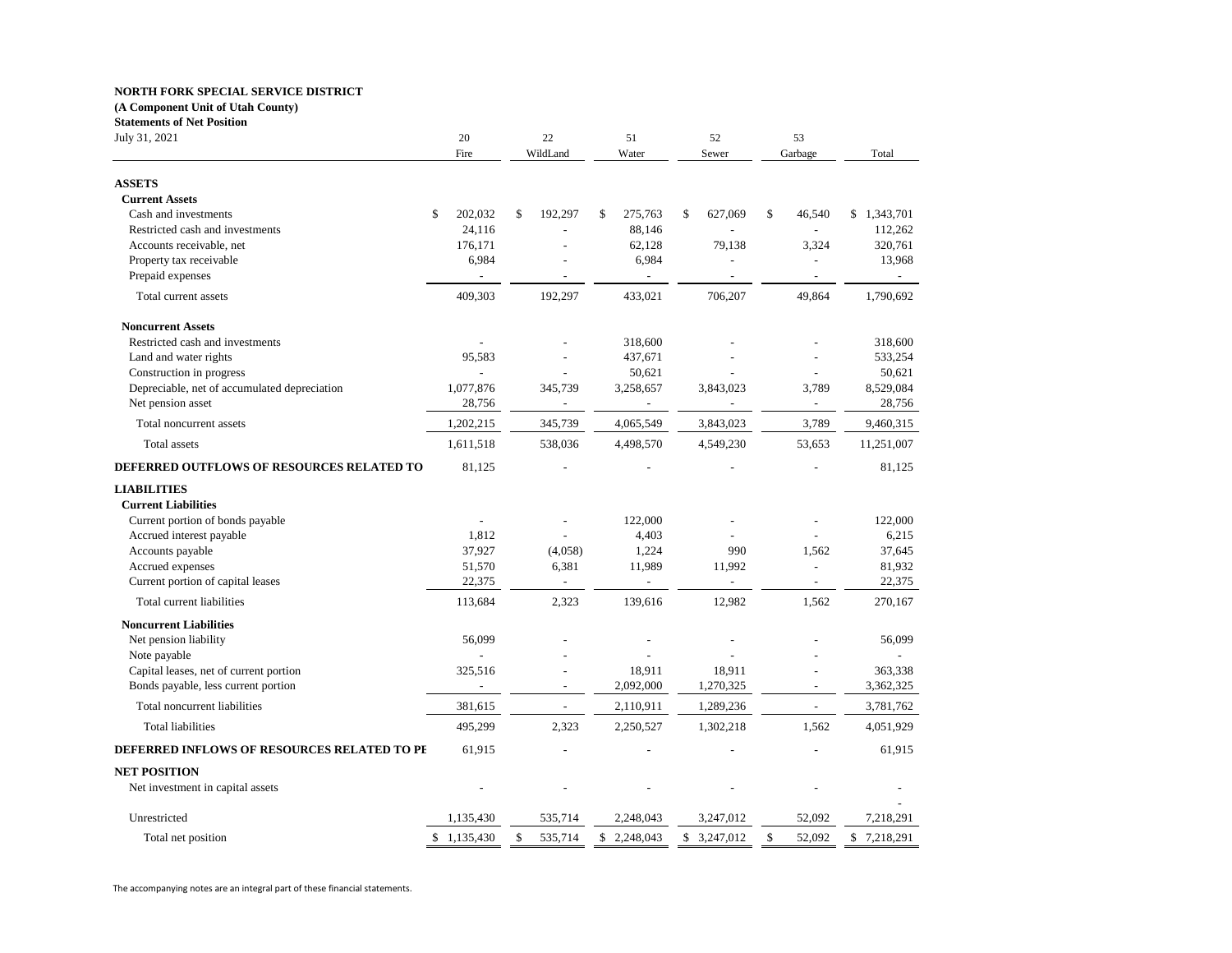### **(A Component Unit of Utah County)**

### **Statements of Revenue, Expenses, and Changes in Net Position**

For the Months Ended July 31, 2021 and 2020

|                                               | 2021            | 2020            |  |
|-----------------------------------------------|-----------------|-----------------|--|
| <b>Operating Revenue</b>                      |                 |                 |  |
| Charges for services                          | \$<br>1,457,523 | \$<br>1,044,648 |  |
| Miscellaneous revenue                         | 1,431           | 158             |  |
|                                               |                 |                 |  |
| Total operating revenue                       | 1,458,954       | 1,044,806       |  |
| <b>Operating Expenses</b>                     |                 |                 |  |
| General and administrative                    | 346,258         | 304,869         |  |
| Salaries and benefits                         | 639,066         | 618,194         |  |
| Repairs and maintenance                       | 73,271          | 89,710          |  |
| Depreciation and amortization                 | 208,640         | 169,946         |  |
| Bad debt                                      |                 |                 |  |
| Total operating expenses                      | 1,267,235       | 1,182,719       |  |
| <b>Operating Income</b>                       | 191,719         | (137,913)       |  |
| <b>Nonoperating Revenue (Expenses)</b>        |                 |                 |  |
| Property taxes                                | 5,067           | 5,710           |  |
| Donations                                     | 10,484          | 183             |  |
| Interest income                               | 10,605          | 12,901          |  |
| Grant revenue                                 | 86,512          | 62,587          |  |
| Capital outlay                                |                 |                 |  |
| Gain (loss) on the disposal of capital assets |                 |                 |  |
| Interest expense                              | (31, 814)       | (28,061)        |  |
| Total nonoperating revenue (expenses)         | 80,854          | 53,320          |  |
| <b>Change in Net Position</b>                 | 272,573         | (84, 593)       |  |
| <b>Net Position - Beginning</b>               | 6,945,713       | 6,436,192       |  |
| Net Position - Ending                         | \$<br>7,218,286 | \$<br>6,351,599 |  |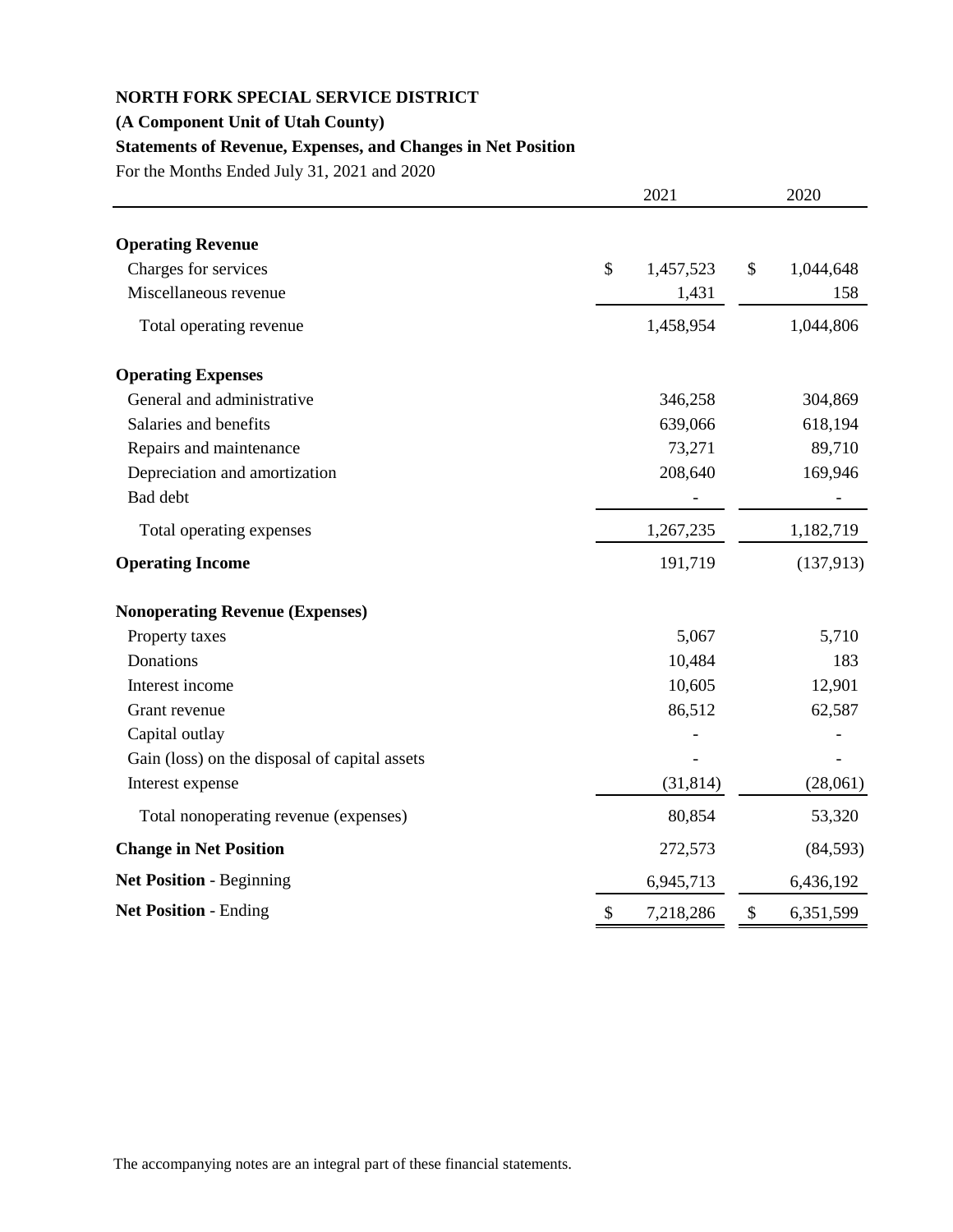### Northfork Special Service Distrct

Statements of Revenue, Expenses, and Changes in Net Position

For the Month Ended July 31, 2021

|                                               | 20<br>Fire      | 22<br>WildLand | 51<br>Water     | 52<br>Sewer     | 53<br>Garbage            |     | Total     |
|-----------------------------------------------|-----------------|----------------|-----------------|-----------------|--------------------------|-----|-----------|
| <b>Operating Revenues:</b>                    |                 |                |                 |                 |                          |     |           |
| Charges for services                          | \$<br>530,279   | \$<br>153,293  | \$<br>334,959   | \$<br>422,771   | \$<br>16,221             | \$. | 1,457,523 |
| Miscellaneous revenue                         | 1,431           |                |                 |                 |                          |     | 1,431     |
|                                               | 531,710         | 153,293        | 334,959         | 422,771         | 16,221                   |     | 1,458,954 |
| <b>Operating Expenses:</b>                    |                 |                |                 |                 |                          |     |           |
| <b>Salaries and Benefits</b>                  | 368,608         | 98,241         | 86,107          | 86,109          |                          |     | 639,065   |
| General and Administrative                    | 178,517         | 11,000         | 58,977          | 88,885          | 8,878                    |     | 346,257   |
| Repairs and Maintenance                       | 16,368          | 31,448         | 2,652           | 22,803          |                          |     | 73,271    |
| <b>Bad Debt</b>                               |                 |                |                 |                 | $\overline{\phantom{a}}$ |     |           |
| Depreciation                                  | 67,193          | 7,062          | 68,742          | 64,548          | 1,095                    |     | 208,640   |
| <b>Total operating expenses</b>               | 630,686         | 147,751        | 216,478         | 262,345         | 9,973                    |     | 1,267,233 |
| <b>Operating income</b>                       | (98, 976)       | 5,542          | 118,481         | 160,426         | 6,248                    |     | 191,721   |
| <b>Nonoperating Revenues (Expenses)</b>       |                 |                |                 |                 |                          |     |           |
| <b>Property Taxes</b>                         | 2,534           |                | 2,534           |                 |                          |     | 5,068     |
| Grant revenue                                 | 86,512          |                |                 |                 |                          |     | 86,512    |
| Donations                                     | 10,484          |                |                 |                 |                          |     | 10,484    |
| Interest income                               | 10,102          |                | 257             | 198             | 49                       |     | 10,606    |
| Capital outlay                                |                 |                |                 |                 |                          |     |           |
| Gain (loss) on the disposal of capital assets |                 |                |                 |                 |                          |     |           |
| <b>Interest Expense</b>                       | (5,398)         |                | (26, 416)       | $\blacksquare$  | $\overline{\phantom{a}}$ |     | (31, 814) |
| Total nonoperating revenue (expense)          | 104,234         |                | (23, 625)       | 198             | 49                       |     | 80,856    |
| <b>Change in Net Position</b>                 | 5,258           | 5,542          | 94,856          | 160,624         | 6,297                    |     | 272,577   |
| <b>Net Position - Beginning</b>               | 1,130,172       | 530,172        | 2,153,187       | 3,086,388       | 45,795                   |     | 6,945,714 |
| <b>Net Position - Ending</b>                  | \$<br>1,135,430 | \$<br>535,714  | \$<br>2,248,043 | \$<br>3,247,012 | \$<br>52,092             | \$  | 7,218,291 |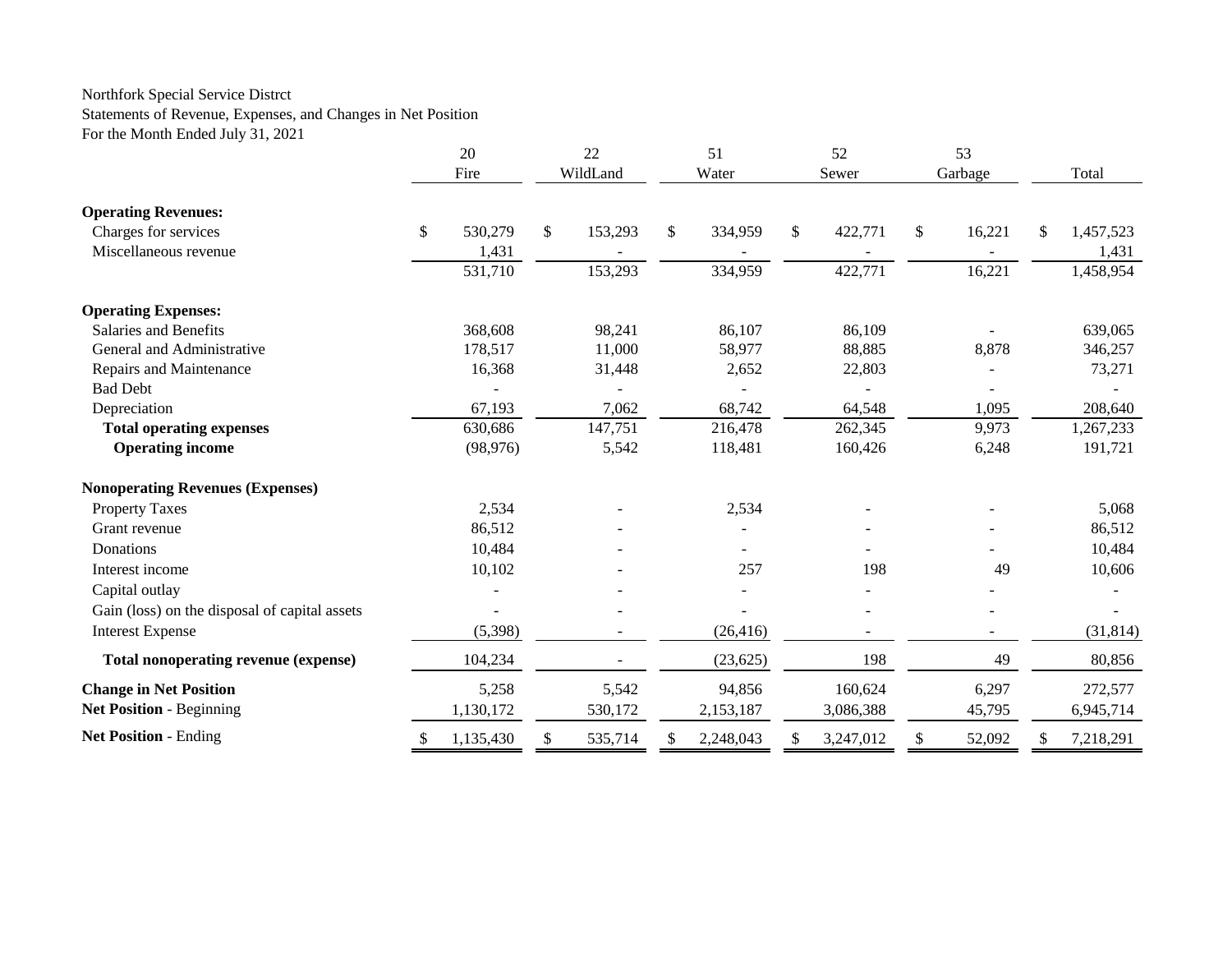### **(A Component Unit of Utah County)**

**Statements of Revenue, Expenses, and Changes in Net Position - Budget to Actual July 31, 2021**

|                                        | <b>Budget</b> | <b>Actual</b> | <b>Change</b>   | % Budget |
|----------------------------------------|---------------|---------------|-----------------|----------|
| <b>Operating Revenue</b>               |               |               |                 |          |
| Charges for services                   | \$2,136,570   | \$1,457,523   | \$<br>679,047   | 68.2%    |
| Miscellaneous revenue                  | 200           | 1,431         |                 |          |
| Total operating revenue                | 2,136,770     | 1,458,954     | 679,047         |          |
| <b>Operating Expenses</b>              |               |               |                 |          |
| Salaries and benefits                  | 1,237,149     | 639,066       | 598,083         | 51.7%    |
| General and administrative             | 612,849       | 346,257       | 266,592         | 56.5%    |
| Repairs and maintenance                | 145,625       | 73,271        | 72,354          | 50.3%    |
| Depreciation and amortization          | 339,500       | 208,640       | 130,860         | 61.5%    |
| Bad debt                               |               |               |                 |          |
| Total operating expenses               | 2,335,123     | 1,267,234     | 1,067,889       | 54.3%    |
| <b>Operating Income</b>                | (198, 353)    | 191,720       | (388, 842)      |          |
| <b>Nonoperating Revenue (Expenses)</b> |               |               |                 |          |
| Property taxes                         | 170,000       | 5,067         | 164,933         | 3.0%     |
| Donations                              | 4,000         | 10,484        | (6, 484)        | 262.1%   |
| Interest income                        | 24,800        | 10,605        | 14,195          | 42.8%    |
| Grant revenue                          | 94,000        | 86,512        | 7,488           | 92.0%    |
| Gain on the disposal of capital assets |               |               |                 |          |
| Interest expense                       | (104, 203)    | (31, 814)     | (72, 389)       | 30.5%    |
| Total nonoperating revenue (expenses)  | 188,597       | 80,854        | 107,743         | 42.9%    |
| <b>Change in Net Position</b>          | (9,756)       | 272,574       | (281,099)       |          |
| <b>Net Position - Beginning</b>        | 6,945,713     | 6,945,713     |                 |          |
| <b>Net Position - Ending</b>           | \$6,935,957   | \$7,218,287   | \$<br>(281,099) |          |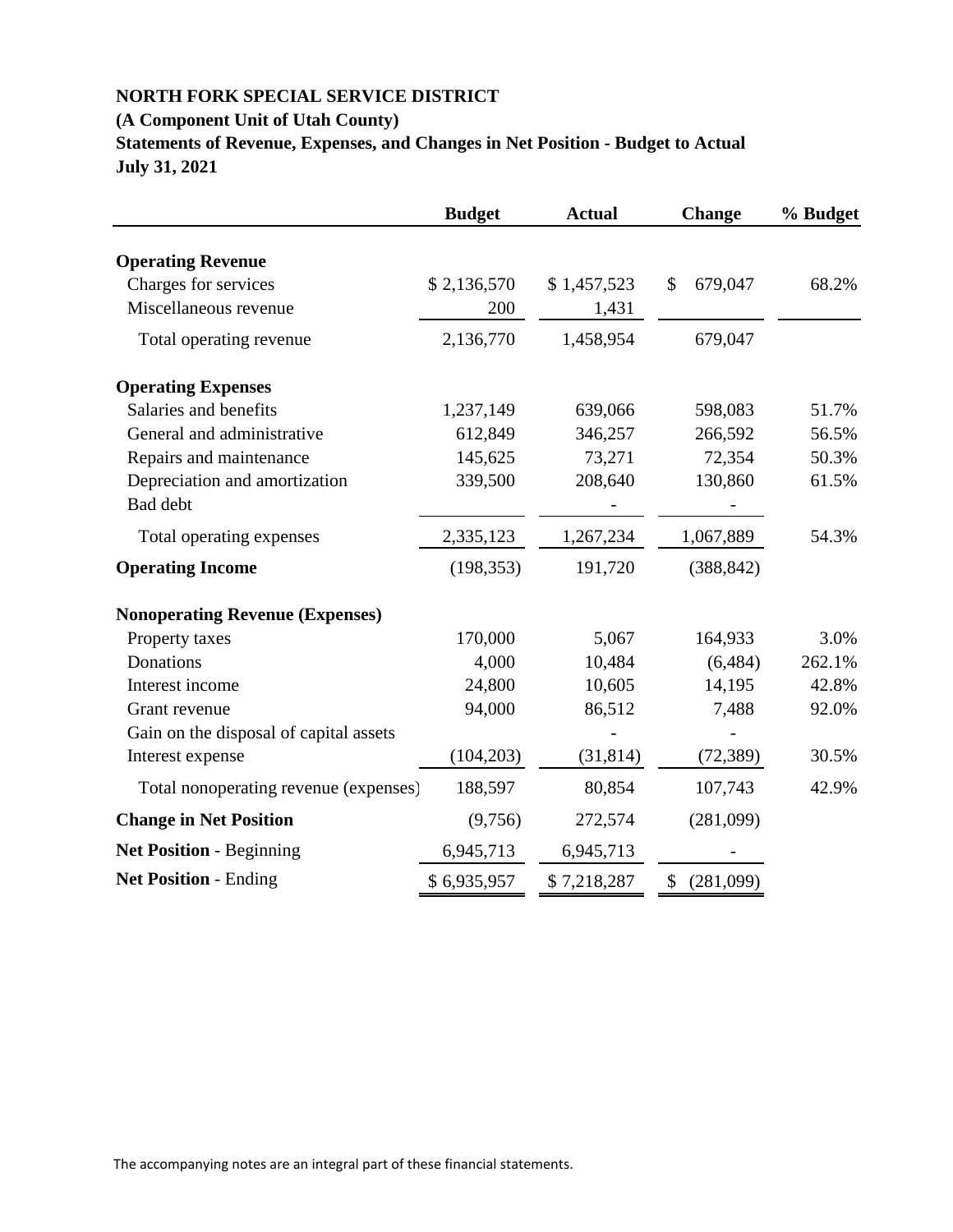# **(A Component Unit of Utah County)**

# **Statements of Cash Flows**

For the Months Ended July 31, 2021 and 2020

|                                                                                                                          | 2021                    |              | 2020                  |
|--------------------------------------------------------------------------------------------------------------------------|-------------------------|--------------|-----------------------|
|                                                                                                                          |                         |              |                       |
| <b>Cash Flows from Operating Activities</b><br>Cash received from customers                                              | \$                      | $\mathbb{S}$ |                       |
| Cash paid to suppliers                                                                                                   | 1,511,677<br>(439, 172) |              | 982,653<br>(498, 352) |
| Cash paid to employees and for employee benefits                                                                         | (617, 712)              |              | (557, 242)            |
|                                                                                                                          |                         |              |                       |
| Net cash provided by operating activities                                                                                | 454,793                 |              | (72, 941)             |
| <b>Cash Flows from Noncapital Financing Activities</b>                                                                   |                         |              |                       |
| Collection of property taxes                                                                                             | 39,951                  |              | 65,267                |
| Grant revenue                                                                                                            | 86,512                  |              | 62,587                |
| Donations                                                                                                                | 10,484                  |              | 183                   |
| Net cash provided by noncapital financing activities                                                                     | 136,947                 |              | 128,037               |
| <b>Cash Flows from Capital and Related Financing Activities</b>                                                          |                         |              |                       |
| Interest paid                                                                                                            | (31, 812)               |              | (26, 461)             |
| Purchases of capital assets                                                                                              | (343, 111)              |              | 574,311               |
| Proceeds from the sale of capital assets                                                                                 |                         |              |                       |
| Principal payments on bonds, leases, and notes payable                                                                   | (160, 785)              |              | (211,095)             |
| Net cash used by capital and related financing activities                                                                | (535,708)               |              | 336,755               |
| <b>Cash Flows from Investing Activities</b>                                                                              |                         |              |                       |
| Interest received                                                                                                        | 10,605                  |              | 12,901                |
| Net cash provided by investing activities                                                                                | 10,605                  |              | 12,901                |
| Net Change in Cash and Cash Equivalents                                                                                  | 66,637                  |              | 404,752               |
| <b>Cash and Cash Equivalents - Beginning</b>                                                                             | 1,707,929               |              | 1,549,722             |
| <b>Cash and Cash Equivalents - Ending</b>                                                                                | 1,774,566 \$ 1,954,474  |              |                       |
|                                                                                                                          |                         |              |                       |
| <b>Supplemental Data</b><br>A reconciliation of operating income to cash flows provided by operating activities follows: |                         |              |                       |
| Operating income                                                                                                         | \$<br>191,719           | \$           | (137, 913)            |
| Depreciation and amortization                                                                                            | 208,640                 |              | 169,946               |
| <b>Bad debts</b>                                                                                                         |                         |              |                       |
| Changes in operating assets and liabilities and deferred outflows/inflows of resources:                                  |                         |              |                       |
| Accounts receivable                                                                                                      | 52,723                  |              | (62, 153)             |
| Prepaid expenses                                                                                                         |                         |              |                       |
| Accounts payable                                                                                                         | (19,643)                |              | (103, 775)            |
| Accrued expenses                                                                                                         | 21,354                  |              | 60,954                |
| Net pension asset, deferred outflows of resources, liabilities, and deferred                                             |                         |              |                       |
| inflows of resources                                                                                                     |                         |              |                       |
| Net cash provided by operating activities                                                                                | 454,793                 | \$           | (72, 941)             |
| Cash as classified on the statements of net position:                                                                    |                         |              |                       |
| Cash and investments                                                                                                     | \$<br>1,343,704         | \$           | 866,498               |
| Restricted cash and investments                                                                                          | 430,862                 |              | 1,087,976             |
| Total cash and investments                                                                                               | 1,774,566               | \$           | 1,954,474             |
|                                                                                                                          |                         |              |                       |

The accompanying notes are an integral part of these financial statements.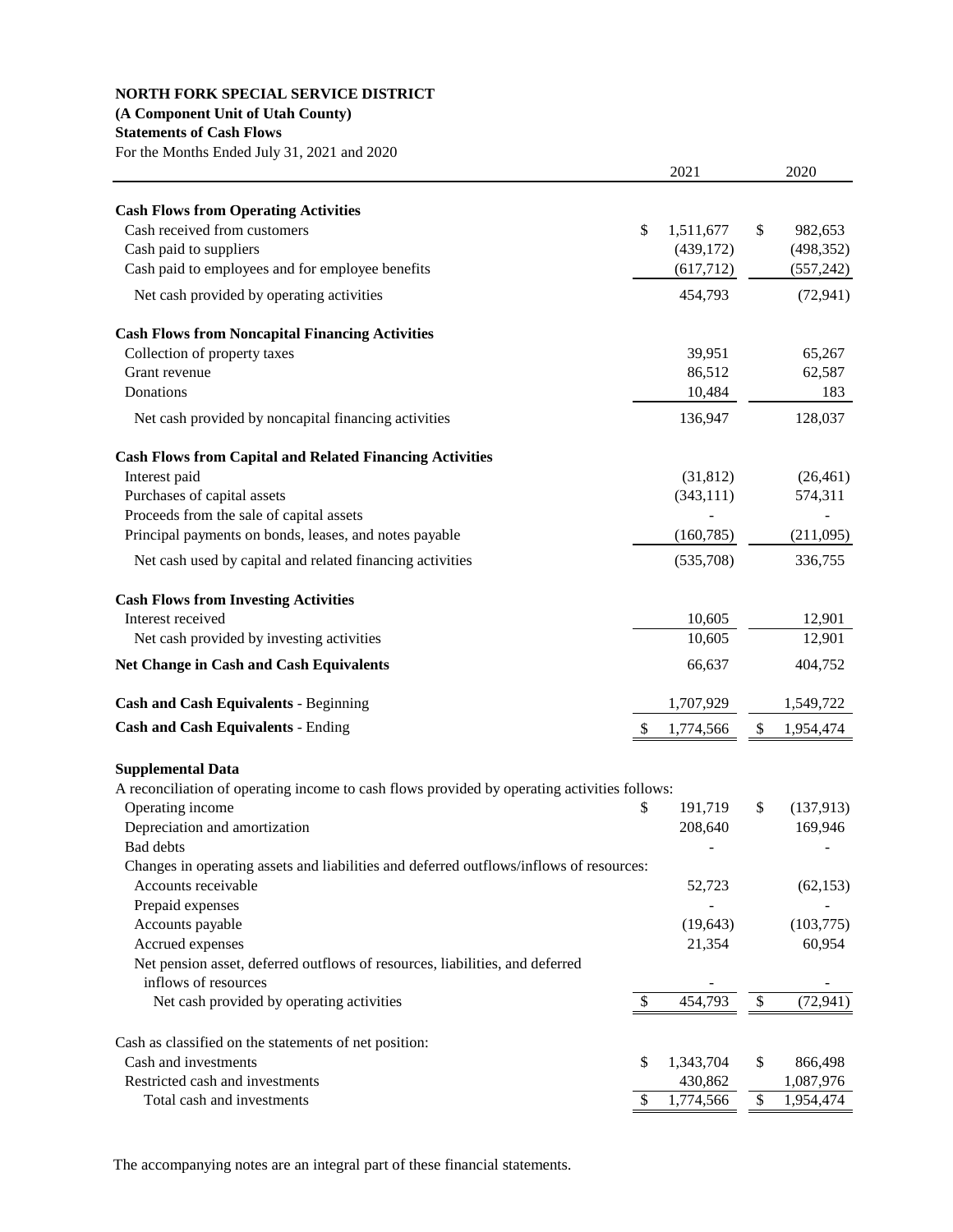#### NORTH FORK SPECIAL SERVICE DISTRICT, UT COMBINED CASH INVESTMENT JULY 31, 2021

COMBINED CASH ACCOUNTS

| 99-10200 | <b>ZION'S CHECKING</b>                        |   | 805,690.59               |
|----------|-----------------------------------------------|---|--------------------------|
|          | TOTAL COMBINED CASH                           |   | 805,690.59               |
| 99-10800 | CASH CLEARING - UTILITIES                     |   | 12,906.98                |
|          | 99-10000 CASH ALLOCATED TO OTHER FUNDS        | ( | 818,593.94)              |
|          | TOTAL UNALLOCATED CASH                        |   | 3.63                     |
|          | CASH ALLOCATION RECONCILIATION                |   |                          |
| 20       | ALLOCATION TO FIRE DEPARTMENT                 |   |                          |
| 22       | ALLOCATION TO WILDLAND                        | ( | 119,868.99)              |
| 51       | ALLOCATION TO WATER                           |   | 192,297.14               |
| 52       | <b>ALLOCATION TO SEWER</b>                    |   | 175,376.12<br>544,586.79 |
|          | 53 ALLOCATION TO GARBAGE                      |   | 26,202.88                |
|          | TOTAL ALLOCATIONS TO OTHER FUNDS              |   | 818,593.94               |
|          | ALLOCATION FROM COMBINED CASH FUND - 01-10100 |   | 818,593.94)              |
|          | ZERO PROOF IF ALLOCATIONS BALANCE             |   | .00                      |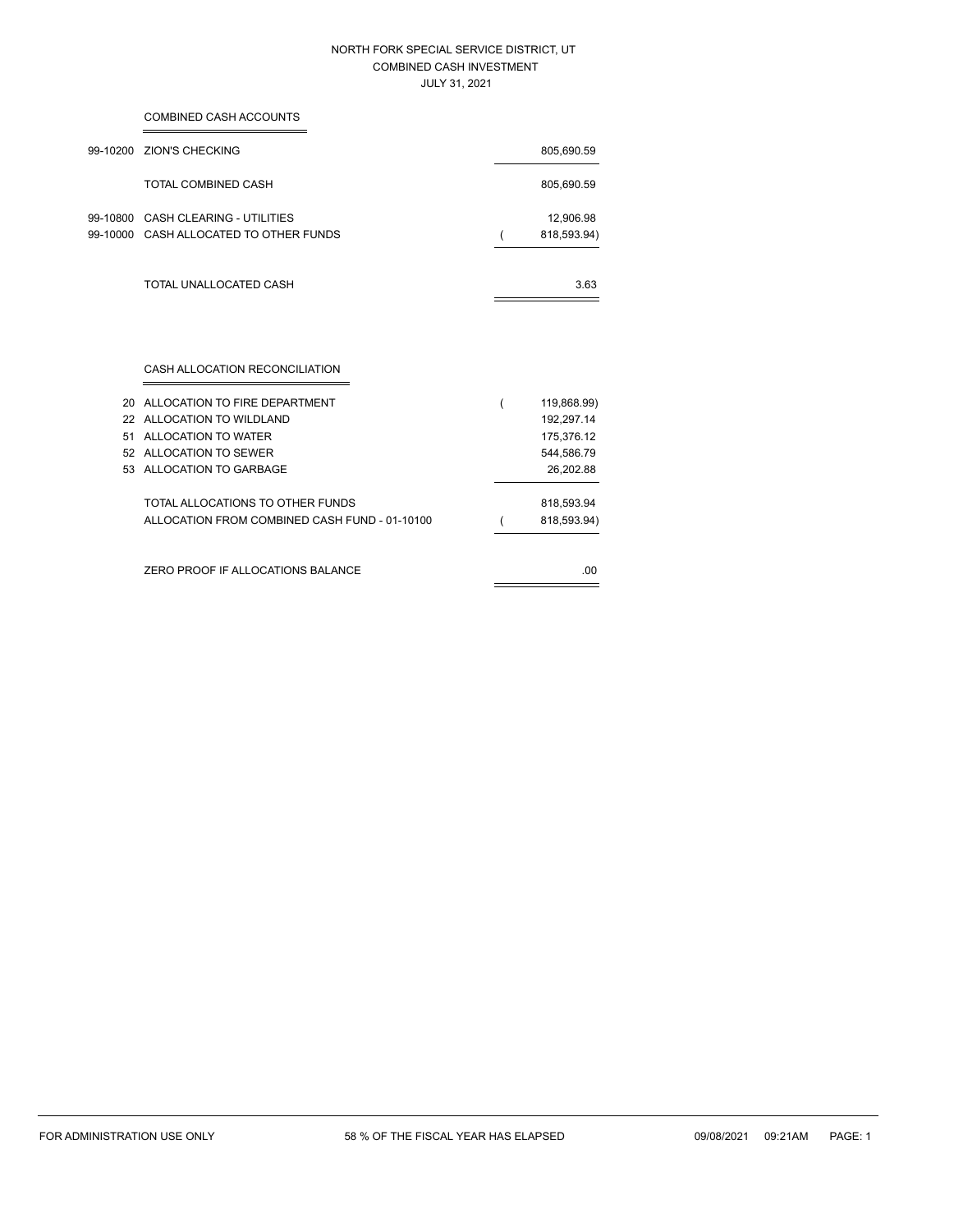#### FIRE DEPARTMENT

#### ASSETS

 $\equiv$ 

| 20-10000 | CASH COMBINED FUND           | 119,868.99)   |
|----------|------------------------------|---------------|
| 20-10400 | PETTY CASH                   | 342.00        |
| 20-10610 | 0348 PTIF FIRE RESERVE       | 321,558.71    |
| 20-10611 | 8554 PTIF HAZMAT RESERVE     | 24,115.83     |
| 20-11500 | <b>ACCOUNTS RECEIVABLE</b>   | 176,171.48    |
| 20-11520 | PROPERTY TAX RECEIVABLE      | 6,984.00      |
| 20-11570 | ALLOW FOR DOUBTFUL ACCTS     | .35)          |
| 20-16000 | ADMINISTRATIVE EQUIPMENT     | 47,282.79     |
| 20-16005 | LAND                         | 95,583.00     |
| 20-16010 | <b>FIRE EQUIPMENT</b>        | 256,371.67    |
| 20-16020 | <b>VEHICLES</b>              | 913,769.00    |
| 20-16030 | <b>FIRE STATION</b>          | 221,674.00    |
|          | 20-16035 UDOT HAZMAT CARPORT | 125,054.75    |
| 20-16040 | <b>UDOT STATION 2</b>        | 335,634.00    |
| 20-16100 | <b>FIXED ASSETS</b>          | 213,333.70    |
| 20-16900 | ACCUMULATED DEPRECIATION     | 1,035,243.58) |
| 20-17000 | NET PENSION ASSET            | 28,756.00     |
| 20-17010 | DEFERRED OUTFLOWS-PENSIONS   | 81,125.00     |
|          |                              |               |

#### TOTAL ASSETS 1,692,643.01

#### LIABILITIES AND EQUITY

#### LIABILITIES

| 20-21100 ACCOUNTS PAYABLE            |          | 37,926.60    |              |
|--------------------------------------|----------|--------------|--------------|
| 20-22200 SALARIES & WAGES PAYABLE    |          | 11,595.29    |              |
| 20-22500 RETIREMENT PAYABLE          |          | 2,235.16     |              |
| 20-22510 NET PENSION LIABILITY       |          | 56,099.00    |              |
| 20-22520 DEFERRED INFLOWS-PENSIONS   |          | 61,915.00    |              |
| 20-22600 PAYROLL BENEFITS PAYABLE    |          | 90.82        |              |
| 20-22700 WORKER'S COMP PAYABLE       |          | 24,576.27    |              |
| 20-25100 ACCRUED VACATION            |          | 13,072.43    |              |
| 20-28000 ACCRUED INTEREST PAYABLE    |          | 1,813.07     |              |
| 20-28510 ZIONS BANK - STATION 2 NOTE |          | 181,068.79   |              |
| 20-28511 NOTE CURRENT PORTION        |          | 22,374.82    |              |
| 20-28521 LEASE CURRENT PORTION       |          | 35,337.29    |              |
| 20-28551 LEASE CURRENT PORTION       |          | 27,497.03    |              |
| 20-28570 AMBULANCE LEASE             |          | 81,613.07    |              |
| <b>TOTAL LIABILITIES</b>             |          |              | 557,214.64   |
| <b>FUND EQUITY</b>                   |          |              |              |
| 20-29100 FUND BALANCE                |          | 1,130,171.74 |              |
| REVENUE OVER EXPENDITURES - YTD      | 5,256.63 |              |              |
| <b>BALANCE - CURRENT DATE</b>        |          | 1,135,428.37 |              |
| <b>TOTAL FUND EQUITY</b>             |          |              | 1,135,428.37 |
|                                      |          |              |              |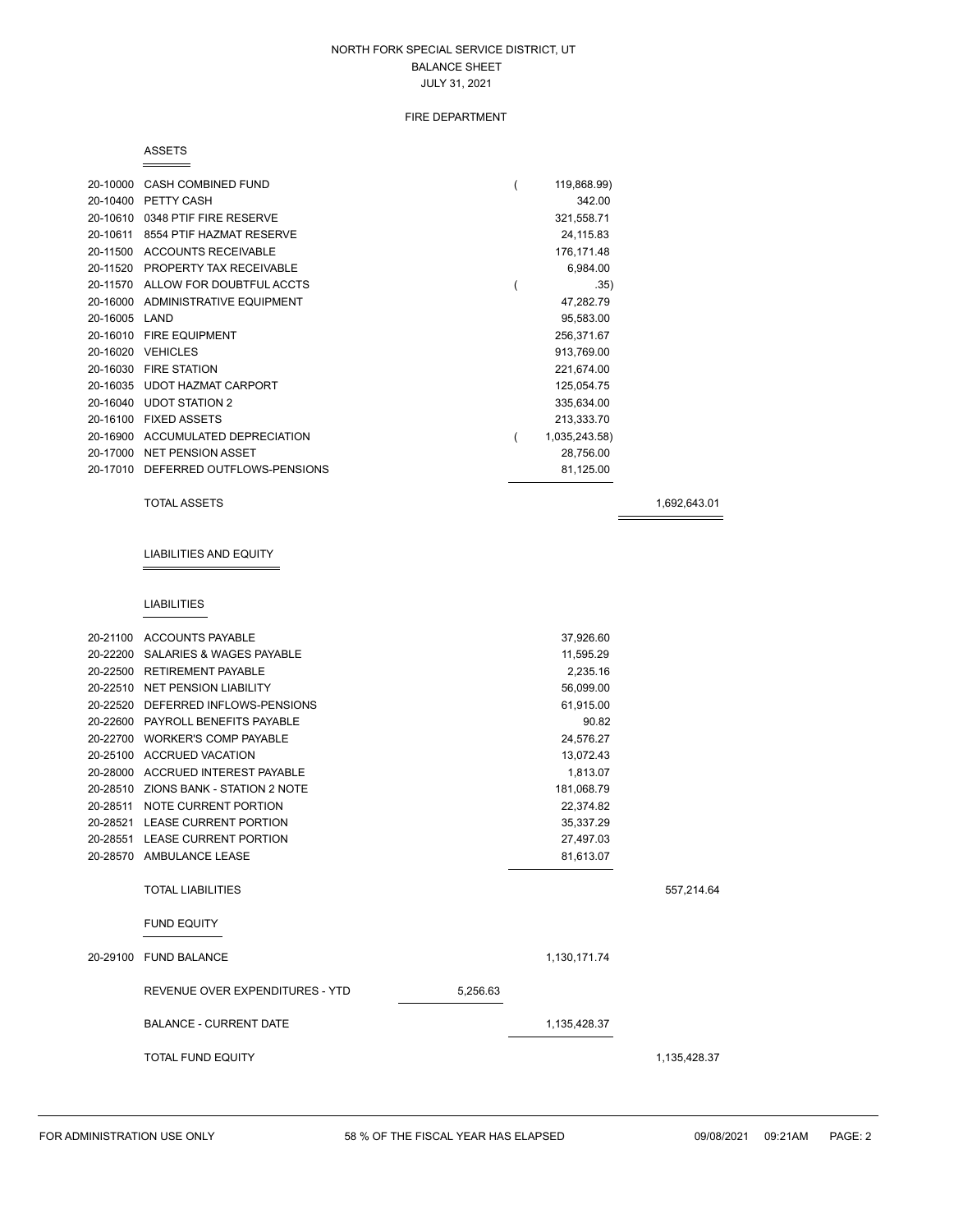FIRE DEPARTMENT

TOTAL LIABILITIES AND EQUITY 1,692,643.01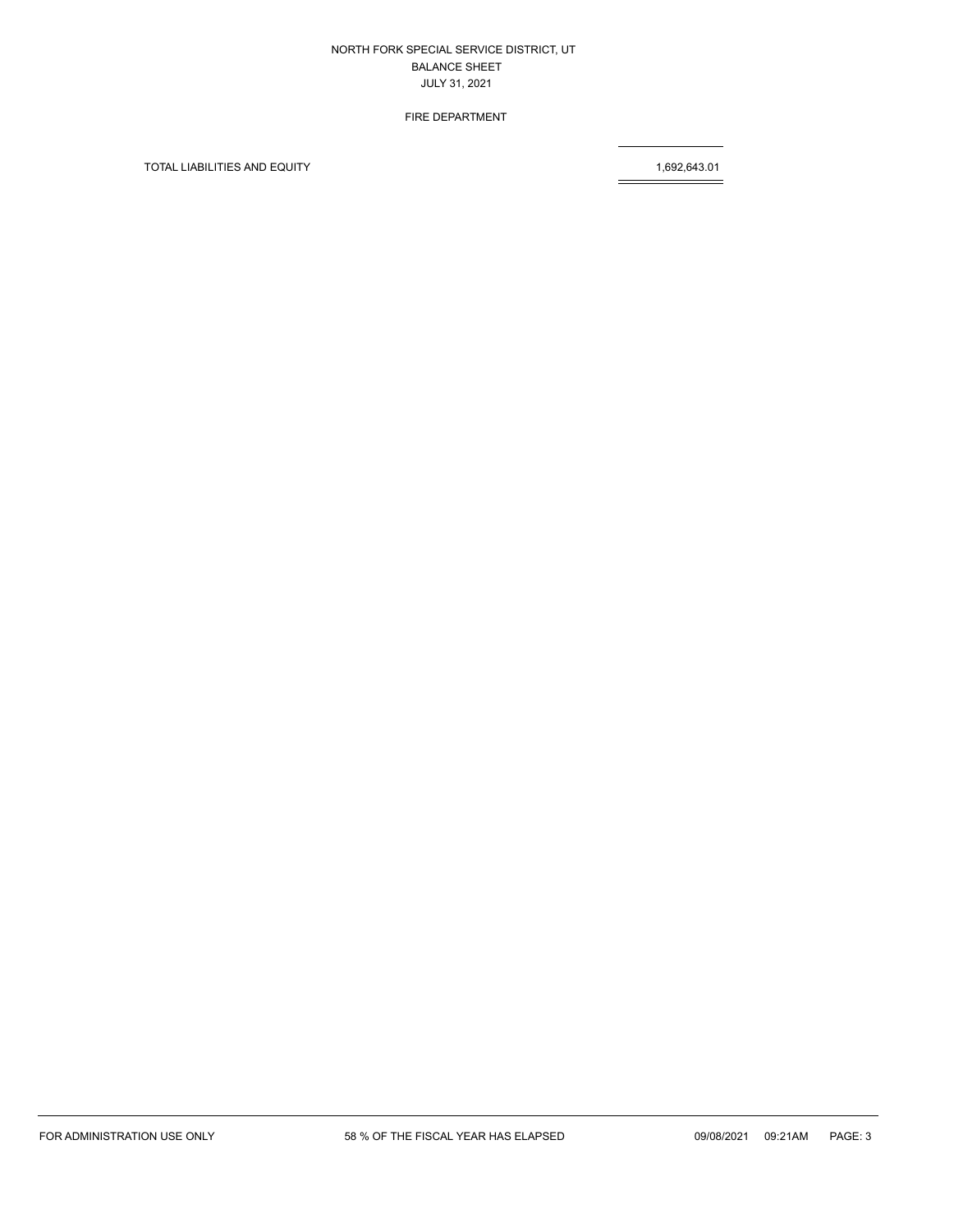#### FIRE DEPARTMENT

|           |                                       | PERIOD ACTUAL | <b>YTD ACTUAL</b> | <b>BUDGET</b> | <b>UNEARNED</b> | <b>PCNT</b> |
|-----------|---------------------------------------|---------------|-------------------|---------------|-----------------|-------------|
|           | <b>REVENUE</b>                        |               |                   |               |                 |             |
| 20-30-400 | <b>FIRE FEES</b>                      | 50,908.47     | 436,706.81        | 540,000.00    | 103,293.19      | 80.9        |
| 20-30-410 | <b>FIRE/EMS GRANTS</b>                | 48,110.00     | 86,511.57         | 94,000.00     | 7,488.43        | 92.0        |
| 20-30-425 | AMBULANCE INCOME                      | 8,652.38      | 32,970.61         | 138,452.67    | 105,482.06      | 23.8        |
| 20-30-470 | <b>INTEREST &amp; FINANCE CHARGES</b> | 1,685.72      | 9,274.02          | 14,000.00     | 4,725.98        | 66.2        |
| 20-30-475 | OTHER INCOME                          | .00           | 1,431.04          | .00           | 1,431.04)       | .0          |
| 20-30-500 | PROPERTY TAX INCOME                   | 775.78        | 2,533.67          | 80,000.00     | 77,466.33       | 3.2         |
| 20-30-505 | <b>INTEREST ON INVESTMENTS</b>        | 105.72        | 828.15            | 5,000.00      | 4,171.85        | 16.6        |
| 20-30-510 | DONATIONS AND FUND RAISING            | .00           | 10,484.00         | 15,000.00     | 4,516.00        | 69.9        |
| 20-30-520 | <b>CONTRACT FEES-UTAH COUNTY</b>      | .00           | 60,601.98         | 55,000.00     | 5,601.98)       | 110.2       |
|           | <b>TOTAL REVENUE</b>                  | 110,238.07    | 641,341.85        | 941,452.67    | 300,110.82      | 68.1        |
|           | <b>TOTAL FUND REVENUE</b>             | 110,238.07    | 641,341.85        | 941,452.67    | 300,110.82      | 68.1        |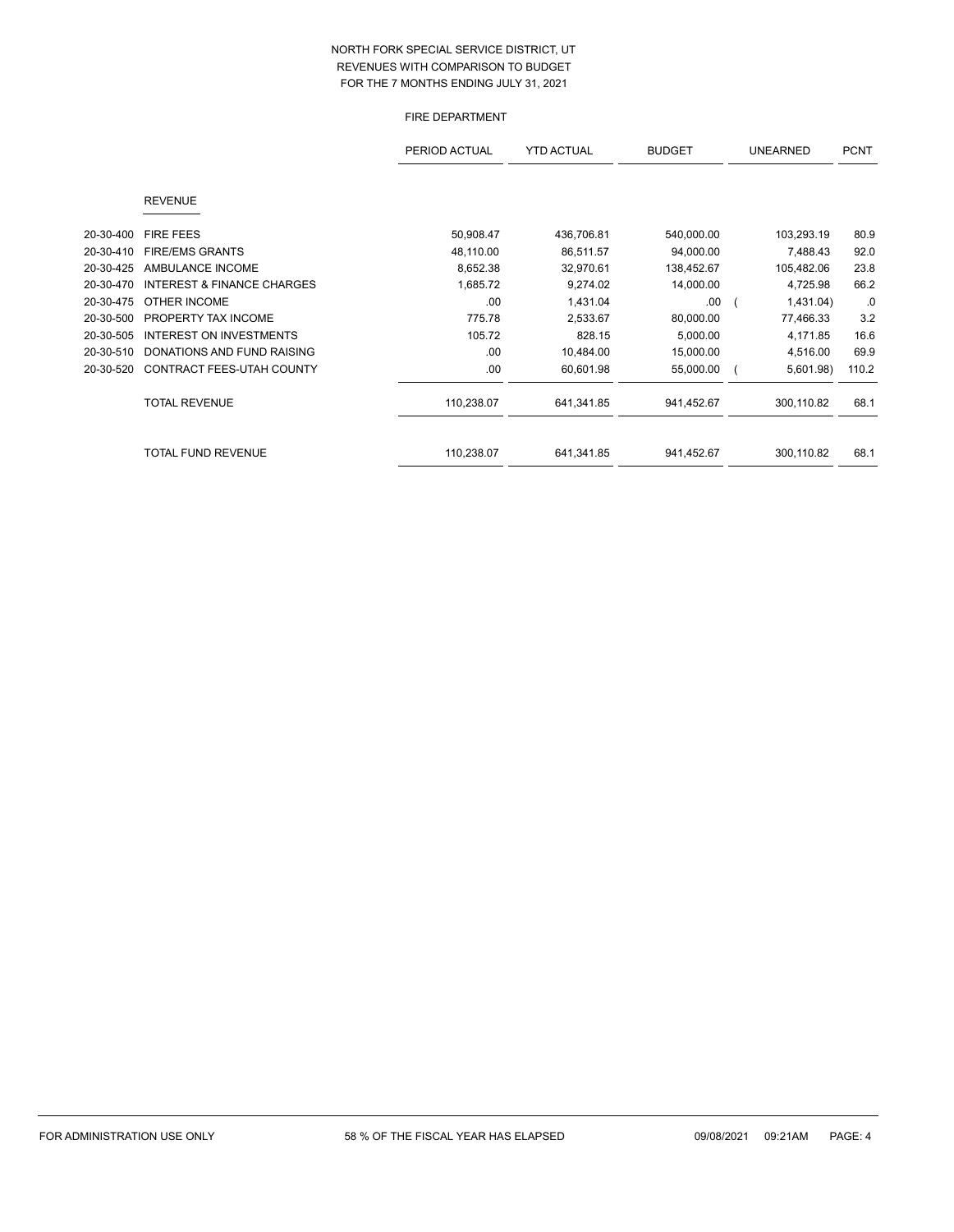#### FIRE DEPARTMENT

|           |                                       | PERIOD ACTUAL                | <b>YTD ACTUAL</b> | <b>BUDGET</b> | UNEXPENDED                | <b>PCNT</b> |
|-----------|---------------------------------------|------------------------------|-------------------|---------------|---------------------------|-------------|
|           |                                       |                              |                   |               |                           |             |
|           | <b>EXPENSES</b>                       |                              |                   |               |                           |             |
| 20-45-600 | <b>SALARIES &amp; WAGES</b>           | 31,375.71                    | 255,285.11        | 516,000.00    | 260,714.89                | 49.5        |
| 20-45-601 | PAYROLL TAXES                         | 2,765.17                     | 22,061.59         | 39,474.00     | 17,412.41                 | 55.9        |
| 20-45-602 | <b>RETIREMENT</b>                     | 2,988.91                     | 22,521.52         | 31,153.59     | 8,632.07                  | 72.3        |
| 20-45-603 | MEDICAL, LTD, LIFE, AD&D              | 4,552.53                     | 34,893.86         | 49,749.12     | 14,855.26                 | 70.1        |
| 20-45-604 | <b>WORKER'S COMPENSATION</b>          | 1,342.12                     | 30,119.06         | 13,112.95     | 17,006.11)<br>$\left($    | 229.7       |
| 20-45-607 | VACATION/SICK/HOLIDAY                 | 359.36                       | 3,633.58          | 21,710.00     | 18,076.42                 | 16.7        |
| 20-45-608 | <b>FLEX PLAN</b>                      | 6.25                         | 43.74             | 81.67         | 37.93                     | 53.6        |
| 20-45-609 | <b>VOLUNTEER INCENTIVES</b>           | .00                          | 50.00             | .00           | $50.00$ )                 | .0          |
|           | 20-45-612 SUPPLIES                    | 282.57                       | 6,098.11          | 6,000.00      | 98.11)                    | 101.6       |
| 20-45-614 | MEDICAL SUPPLIES AND EQUIPMENT        | 1,991.76                     | 8,337.30          | 15,000.00     | 6,662.70                  | 55.6        |
| 20-45-615 | <b>DUES &amp; SUBSCRIPTIONS</b>       | 216.93                       | 8,947.27          | 8,400.00      | 547.27)<br>$\overline{ }$ | 106.5       |
|           | 20-45-618 ACCOUNTING SERVICES         | .00                          | 4,539.35          | 6,000.00      | 1,460.65                  | 75.7        |
| 20-45-619 | <b>IT SERVICES</b>                    | .00                          | 730.47            | 3,250.00      | 2,519.53                  | 22.5        |
| 20-45-620 | SOFTWARE                              | 257.34                       | 2,376.02          | 5,000.00      | 2,623.98                  | 47.5        |
| 20-45-621 | <b>ENGINEERING SERVICES</b>           | .00                          | 1,705.00          | 35,000.00     | 33,295.00                 | 4.9         |
|           | 20-45-622 LEGAL SERVICES              | .00                          | 2,151.52          | 1,000.00      | 1,151.52)                 | 215.2       |
|           | 20-45-623 ADVERTISING                 | .00                          | .00               | 250.00        | 250.00                    | .0          |
| 20-45-624 | <b>UDOT STATION 2 ELECTRICITY</b>     | .00                          | 180.42            | 400.00        | 219.58                    | 45.1        |
| 20-45-629 | UTILITIES-COMMUNICATIONS              | 73.08                        | 2,835.52          | 5,000.00      | 2,164.48                  | 56.7        |
| 20-45-632 | PROPANE STATION 2                     | 47.03                        | 1,333.86          | 2,000.00      | 666.14                    | 66.7        |
| 20-45-635 | <b>INSURANCE</b>                      | .00                          | 17,284.18         | 15,000.00     | 2,284.18)<br>$\left($     | 115.2       |
| 20-45-638 | <b>REPAIRS/ MAINTENANCE</b>           | 125.00                       | 4,087.00          | 7,500.00      | 3,413.00                  | 54.5        |
| 20-45-654 | <b>VEHICLES REPAIRS &amp; MAINT</b>   | 7.07                         | 4,468.96          | 10,000.00     | 5,531.04                  | 44.7        |
| 20-45-658 | <b>VEHICLE FUEL</b>                   | 1,032.63                     | 2,845.35          | 7,000.00      | 4,154.65                  | 40.7        |
| 20-45-659 | <b>BUILDING MAINTENANCE</b>           | 209.14                       | 4,967.14          | 3,200.00      | 1,767.14)<br>$\left($     | 155.2       |
| 20-45-666 | <b>STATION 2 LEASE</b>                | .00                          | .00               | 12,530.67     | 12,530.67                 | .0          |
| 20-45-669 | <b>FIRE TRUCKS LEASES</b>             | .00                          | .00               | 3,000.00      | 3,000.00                  | .0          |
| 20-45-670 | AMBULANCE LEASE                       | .00                          | 2,489.29          | 3,000.00      | 510.71                    | 83.0        |
| 20-45-671 | <b>TRUCK LEASE</b>                    | 637.50                       | 4,462.50          | 5,100.00      | 637.50                    | 87.5        |
| 20-45-674 | <b>BOND INTERST EXPENSE</b>           | .00                          | 5,398.15          | 11,800.00     | 6,401.85                  | 45.8        |
| 20-45-675 | <b>BANK &amp; SERVICE FEES</b>        | 567.28                       | 5,586.34          | 13,000.00     | 7,413.66                  | 43.0        |
| 20-45-677 | TRAVEL/CONF/MEALS                     | .00                          | 76.19             | 3,500.00      | 3,423.81                  | 2.2         |
| 20-45-681 | <b>TRAINING</b>                       | .00                          | 2,546.23          | 4,000.00      | 1,453.77                  | 63.7        |
| 20-45-682 | <b>GRANT RECRUITMENT/RETENTION</b>    | 33,202.00                    | 59,294.00         | 20,000.00     | 39,294.00)                | 296.5       |
| 20-45-683 | LICENSE & CERTIFICATION               | .00                          | .00               | 2,000.00      | 2,000.00                  | .0          |
|           | 20-45-685 FUND RAISING                | .00                          | .00               | 300.00        | 300.00                    | .0          |
|           | 20-45-687 EVACUATION EQUIP & SUPPLIES | .00                          | .00               | 500.00        | 500.00                    | $.0\,$      |
|           | 20-45-688 DEPRECIATION                | 9,599.01                     | 67,193.07         | .00           | 67,193.07)<br>$\left($    | .0          |
|           | 20-45-690 COMPUTER & OFFICE EQUIPMENT | .00                          | 18.79             | 2,000.00      | 1,981.21                  | .9          |
| 20-45-691 | <b>CAPITAL EQUIPMENT</b>              | 171,555.50)                  | .00               | .00           |                           | .00<br>.0   |
| 20-45-694 | <b>CLOTHING &amp; PROTECTIVE GEAR</b> | 1,251.72                     | 38,478.60         | 40,000.00     | 1,521.40                  | 96.2        |
| 20-45-696 | <b>RADIOS &amp; PAGERS</b>            | 872.45                       | 9,046.13          | 35,000.00     | 25,953.87                 | 25.9        |
|           |                                       |                              |                   |               |                           |             |
|           | <b>TOTAL EXPENSES</b>                 | 77,792.94)<br>$\overline{ }$ | 636,085.22        | 957,012.00    | 320,926.78                | 66.5        |
|           |                                       |                              |                   |               |                           |             |
|           | TOTAL FUND EXPENDITURES               | 77,792.94)                   | 636,085.22        | 957,012.00    | 320,926.78                | 66.5        |
|           |                                       |                              |                   |               |                           |             |
|           | NET REVENUE OVER EXPENDITURES         | 188,031.01                   | 5,256.63 (        | 15,559.33) (  | 20,815.96)                | 33.8        |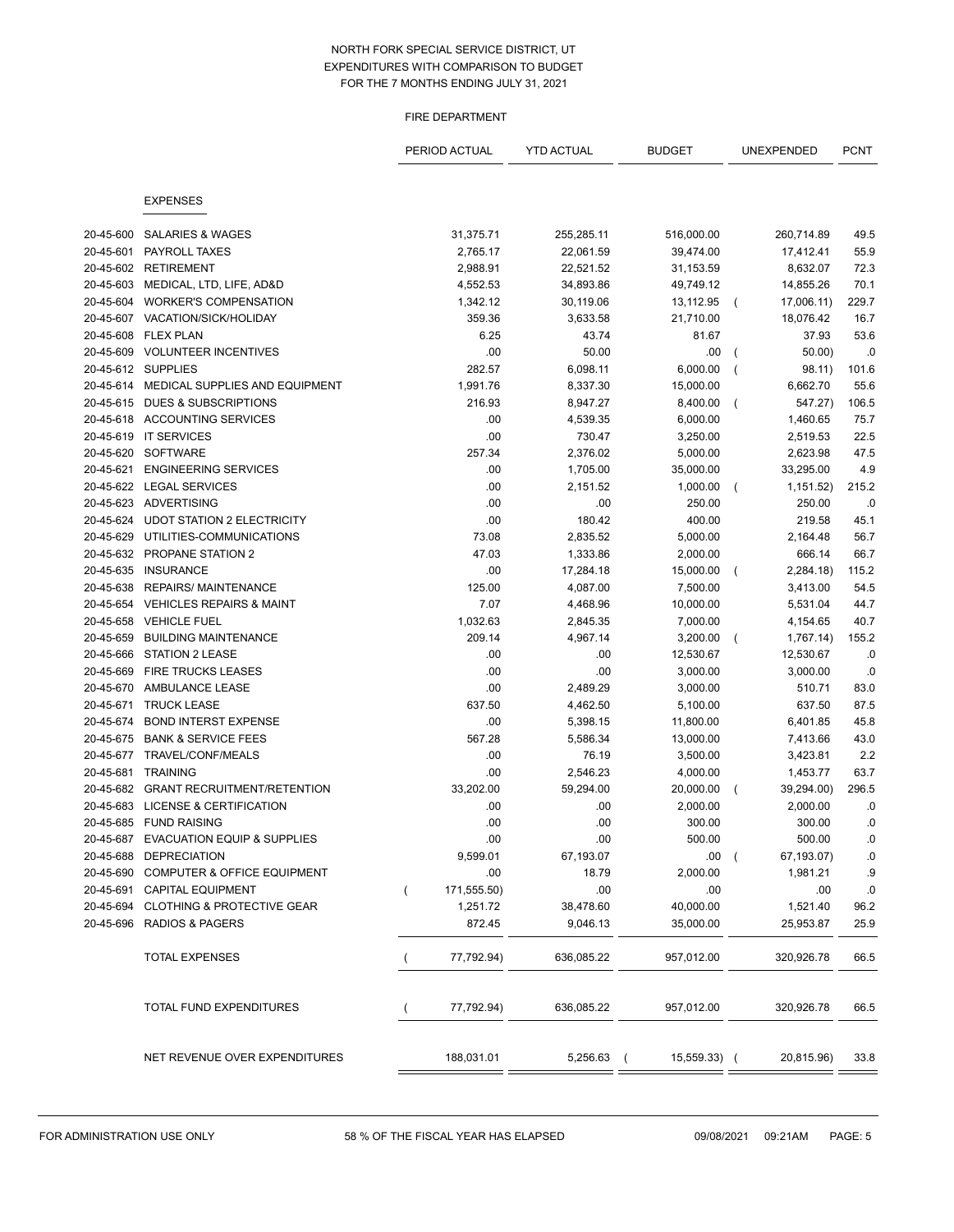WILDLAND

| <b>ASSETS</b>                                                                               |          |                |                                         |            |
|---------------------------------------------------------------------------------------------|----------|----------------|-----------------------------------------|------------|
| 22-10000 CASH COMBINED FUND<br>22-16010 FIRE EQUIPMENT<br>22-16900 ACCUMULATED DEPRECIATION |          | (              | 192,297.14<br>618,076.00<br>272,337.02) |            |
| <b>TOTAL ASSETS</b>                                                                         |          |                |                                         | 538,036.12 |
| <b>LIABILITIES AND EQUITY</b>                                                               |          |                |                                         |            |
| <b>LIABILITIES</b>                                                                          |          |                |                                         |            |
| 22-21100 ACCOUNTS PAYABLE<br>22-22700 WORKER'S COMP PAYABLE                                 |          | $\overline{(}$ | 4,061.21)<br>6,382.37                   |            |
| <b>TOTAL LIABILITIES</b>                                                                    |          |                |                                         | 2,321.16   |
| <b>FUND EQUITY</b>                                                                          |          |                |                                         |            |
| 22-29100 FUND BALANCE                                                                       |          |                | 530, 172.47                             |            |
| REVENUE OVER EXPENDITURES - YTD                                                             | 5,542.49 |                |                                         |            |
| <b>BALANCE - CURRENT DATE</b>                                                               |          |                | 535,714.96                              |            |
| <b>TOTAL FUND EQUITY</b>                                                                    |          |                |                                         | 535,714.96 |
| <b>TOTAL LIABILITIES AND EQUITY</b>                                                         |          |                |                                         | 538,036.12 |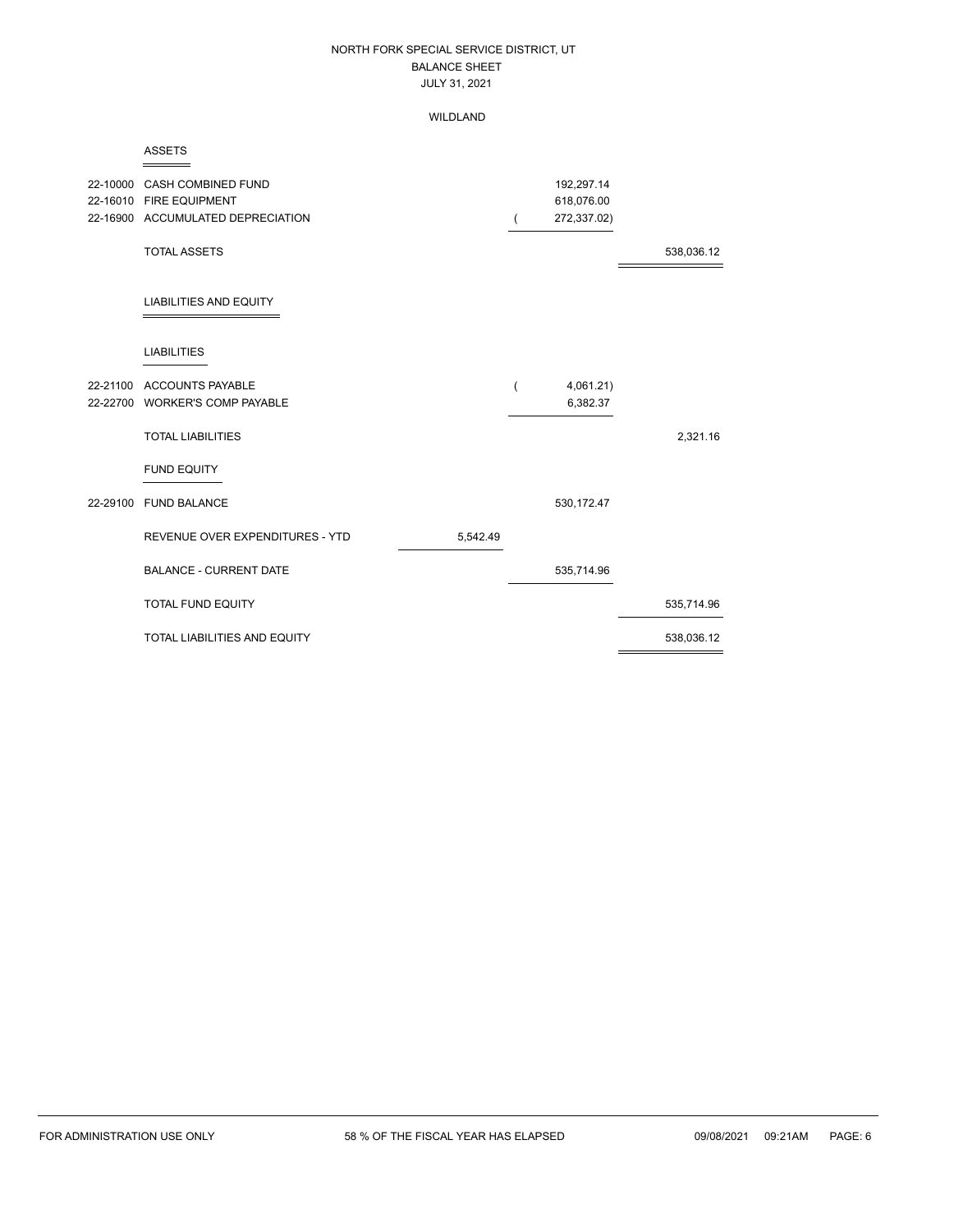|           |                           | <b>WILDLAND</b> |                   |               |                 |             |
|-----------|---------------------------|-----------------|-------------------|---------------|-----------------|-------------|
|           |                           | PERIOD ACTUAL   | <b>YTD ACTUAL</b> | <b>BUDGET</b> | <b>UNEARNED</b> | <b>PCNT</b> |
|           | <b>REVENUE</b>            |                 |                   |               |                 |             |
| 22-30-415 | <b>WILDLAND INCOME</b>    | 153,292.85      | 153,292.85        | 150,000.00    | 3,292.85        | 102.2       |
|           | <b>TOTAL REVENUE</b>      | 153,292.85      | 153,292.85        | 150,000.00    | 3,292.85        | 102.2       |
|           | <b>TOTAL FUND REVENUE</b> | 153,292.85      | 153,292.85        | 150,000.00    | 3,292.85        | 102.2       |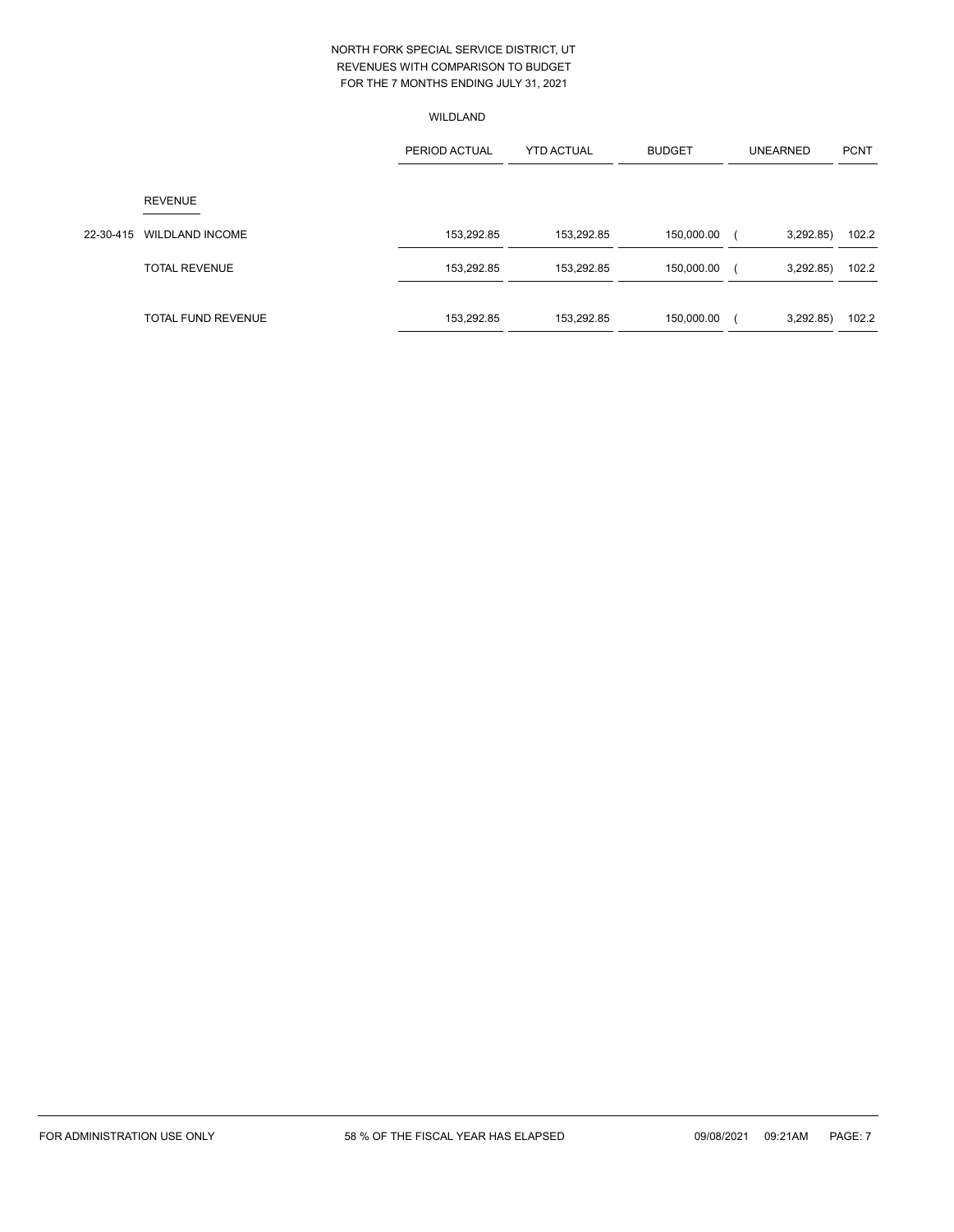|           |                                  | <b>WILDLAND</b> |                   |               |            |            |             |
|-----------|----------------------------------|-----------------|-------------------|---------------|------------|------------|-------------|
|           |                                  | PERIOD ACTUAL   | <b>YTD ACTUAL</b> | <b>BUDGET</b> |            | UNEXPENDED | <b>PCNT</b> |
|           | <b>EXPENSES</b>                  |                 |                   |               |            |            |             |
| 22-47-600 | <b>SALARIES &amp; WAGES</b>      | 28,762.13       | 96,637.65         | 48,000.00     |            | 48,637.65) | 201.3       |
| 22-47-601 | PAYROLL TAXES                    | 1,795.66        | 4,780.47          | 3,672.00      |            | 1,108.47   | 130.2       |
| 22-47-604 | <b>WORKER'S COMPENSATION</b>     | 927.98          | 3,177.21          | 1,262.40      |            | 4,439.61   | (251.7)     |
| 22-47-638 | <b>REPAIRS &amp; MAINTENANCE</b> | 3,520.31        | 27,852.11         | 20,000.00     |            | 7,852.11)  | 139.3       |
| 22-47-658 | <b>VEHICLE FUEL</b>              | 3,090.33        | 3,595.94          | 2,500.00      |            | 1,095.94)  | 143.8       |
| 22-47-677 | TRAVEL/CONF/MEALS                | .00             | 97.95             | 8.000.00      |            | 7,902.05   | 1.2         |
| 22-47-681 | <b>TRAINING</b>                  | .00             | 655.31            | 2,000.00      |            | 1,344.69   | 32.8        |
| 22-47-688 | <b>DEPRECIATION</b>              | 2,098.06        | 7,061.74          | .00.          | $\left($   | 7,061.74)  | .0          |
| 22-47-691 | <b>CAPITAL EQUIPMENT</b>         | 171,555.50)     | .00               | .00           |            | .00        | .0          |
| 22-47-692 | <b>WL GEAR &amp; TOOLS</b>       | 393.99          | 10,246.40         | 22,000.00     |            | 11,753.60  | 46.6        |
|           | <b>TOTAL EXPENSES</b>            | 130,967.04)     | 147,750.36        | 107,434.40    | $\sqrt{2}$ | 40,315.96) | 137.5       |
|           | TOTAL FUND EXPENDITURES          | 130,967.04)     | 147,750.36        | 107,434.40    | $\sqrt{2}$ | 40,315.96) | 137.5       |
|           | NET REVENUE OVER EXPENDITURES    | 284,259.89      | 5,542.49          | 42,565.60     |            | 37,023.11  | 13.0        |
|           |                                  |                 |                   |               |            |            |             |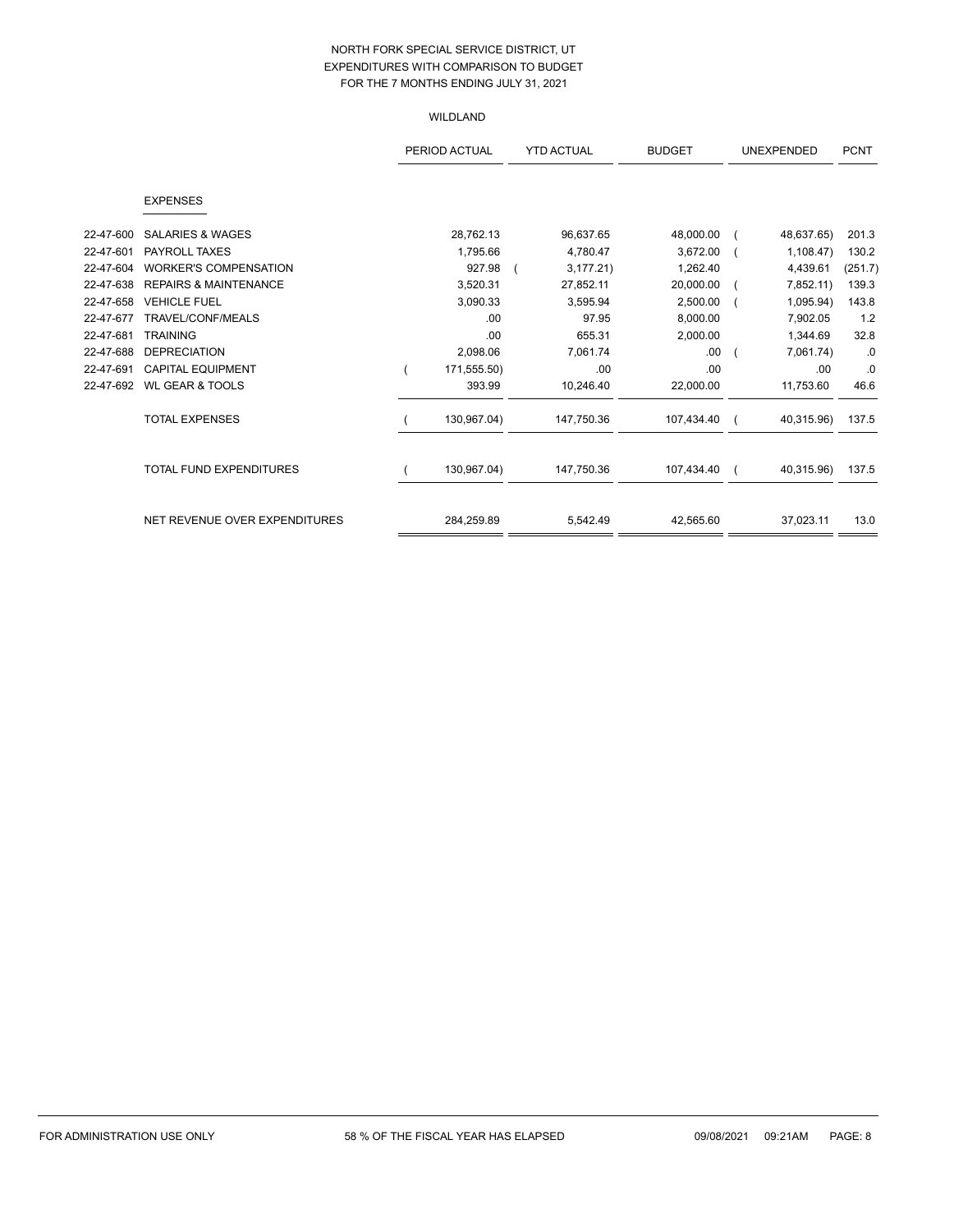WATER

#### ASSETS

 $\equiv$ 

| 51-10000 CASH COMBINED FUND             |           |                | 175,376.12    |              |
|-----------------------------------------|-----------|----------------|---------------|--------------|
| 51-10620 1470 PTIF WATER RESERVE        |           |                | 100,386.38    |              |
| 51-10625 ZIONS BOND ACCT 6119963        |           |                | 11.23         |              |
| 51-10630 ZIONS BOND RES ACCT 611963A    |           |                | 88,135.19     |              |
| 51-10640 ZIONS BOND CONST ACCT 6119963B |           |                | 318,599.60    |              |
| 51-11500 ACCOUNTS RECEIVABLE            |           |                |               |              |
|                                         |           |                | 62,127.57     |              |
| 51-11520 PROPERTY TAX RECIEVABLE        |           |                | 6,984.00      |              |
| 51-16100 PW FIXED ASSETS                |           |                | 94,851.73     |              |
| 51-16300 WATER RIGHTS                   |           |                | 437,671.00    |              |
| 51-16310 WATER SYSTEM                   |           |                | 1,685,946.73  |              |
| 51-16320 WATER TANKS & WELL             |           |                | 2,767,192.09  |              |
| 51-16330 WATER TELEMETRY SYSTEM         |           |                | 62,293.00     |              |
| 51-16600 CONSTRUCTION IN PROGRESS       |           |                | 50,620.53     |              |
| 51-16900 ACCUMULATED DEPRECIATION       |           | $\overline{(}$ | 1,351,626.75) |              |
| <b>TOTAL ASSETS</b>                     |           |                |               | 4,498,568.42 |
| <b>LIABILITIES AND EQUITY</b>           |           |                |               |              |
| <b>LIABILITIES</b>                      |           |                |               |              |
| 51-21100 ACCOUNTS PAYABLE               |           |                | 1,223.60      |              |
| 51-22200 SALARIES & WAGES PAYABLE       |           |                | 2,065.02      |              |
| 51-22600 PAYROLL BENEFITS PAYABLE       |           |                | 341.74        |              |
| 51-22700 WORKER'S COMP PAYABLE          |           |                | 1,073.67      |              |
| 51-25100 ACCRUED VACATION               |           |                | 8,508.42      |              |
| 51-28000 ACCRUED INTEREST PAYABLE       |           |                | 4,402.68      |              |
| 51-28521 LEASE CURRENT PORTION          |           |                | 9,208.97      |              |
| 51-28540 BOND FOR STEWART TANK & WELL   |           |                |               |              |
|                                         |           |                | 2,092,000.00  |              |
| 51-28541 BOND CURRENT PORTION           |           |                | 122,000.00    |              |
| 51-28570 CATERPILLAR LEASE              |           |                | 9,701.64      |              |
| <b>TOTAL LIABILITIES</b>                |           |                |               | 2,250,525.74 |
| <b>FUND EQUITY</b>                      |           |                |               |              |
| 51-29100 FUND BALANCE                   |           |                | 2,153,186.96  |              |
| REVENUE OVER EXPENDITURES - YTD         | 94,855.72 |                |               |              |
| <b>BALANCE - CURRENT DATE</b>           |           |                | 2,248,042.68  |              |
| <b>TOTAL FUND EQUITY</b>                |           |                |               | 2,248,042.68 |
| <b>TOTAL LIABILITIES AND EQUITY</b>     |           |                |               | 4,498,568.42 |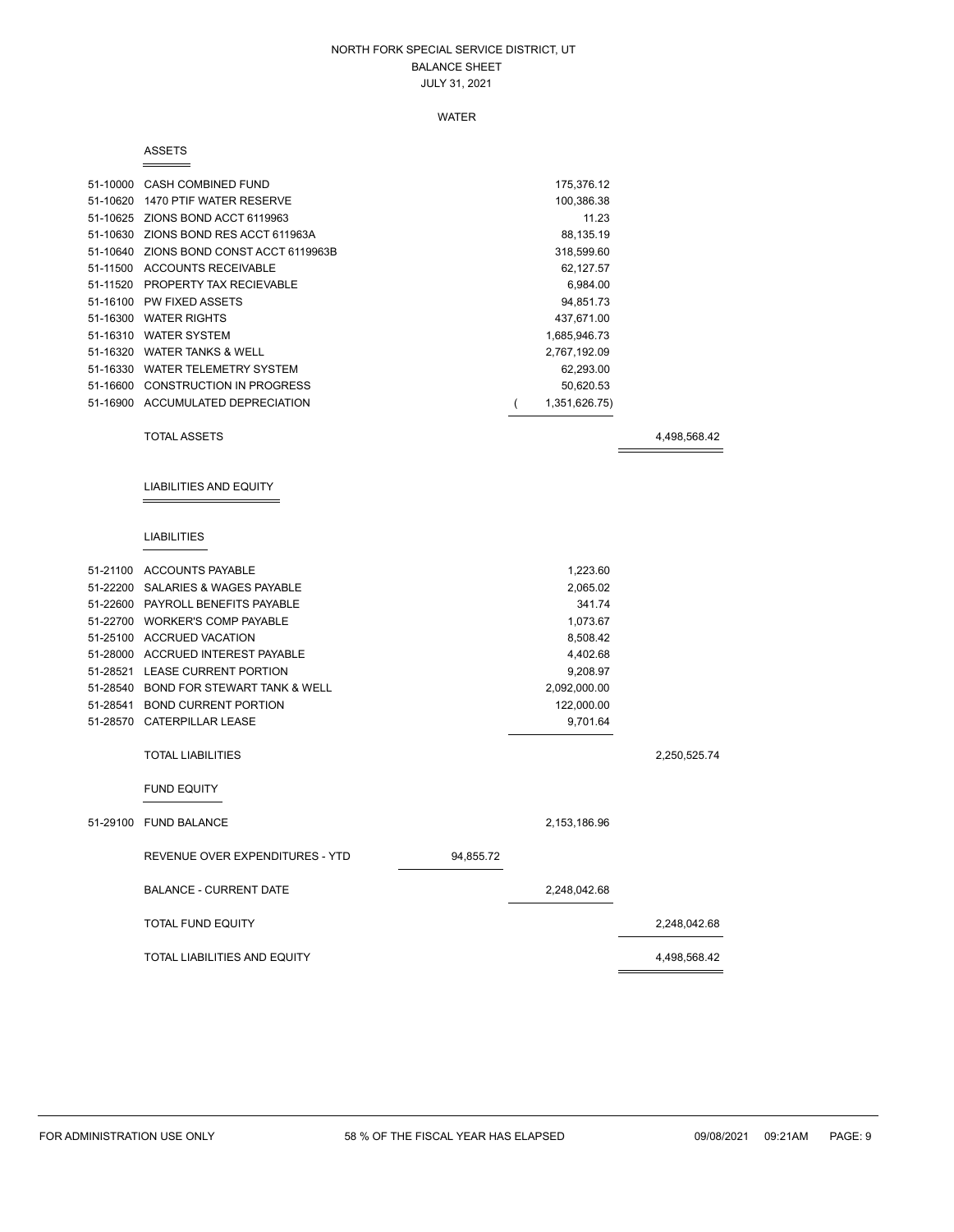|           |                                | <b>WATER</b>  |                   |               |                 |             |
|-----------|--------------------------------|---------------|-------------------|---------------|-----------------|-------------|
|           |                                | PERIOD ACTUAL | <b>YTD ACTUAL</b> | <b>BUDGET</b> | <b>UNEARNED</b> | <b>PCNT</b> |
|           |                                |               |                   |               |                 |             |
|           | <b>REVENUE</b>                 |               |                   |               |                 |             |
| 51-30-430 | <b>WATER INCOME</b>            | 29,853.74     | 176,155.82        | 329,207.76    | 153,051.94      | 53.5        |
| 51-30-445 | <b>EXCESS WATER USAGE</b>      | 41,439.89     | 158,026.97        | 394,028.38    | 236,001.41      | 40.1        |
| 51-30-475 | OTHER INCOME                   | .00           | 776.67            | .00.          | 776.67)         | .0          |
| 51-30-500 | PROPERTY TAX INCOME            | 775.78        | 2,533.66          | 80,000.00     | 77,466.34       | 3.2         |
| 51-30-505 | <b>INTEREST ON INVESTMENTS</b> | 30.70         | 240.50            | 6,000.00      | 5,759.50        | 4.0         |
| 51-30-970 | <b>BOND INTEREST INCOME</b>    | .00           | 16.23             | .00.          | 16.23)          | .0          |
|           | <b>TOTAL REVENUE</b>           | 72,100.11     | 337,749.85        | 809,236.14    | 471,486.29      | 41.7        |
|           | <b>TOTAL FUND REVENUE</b>      | 72,100.11     | 337,749.85        | 809,236.14    | 471,486.29      | 41.7        |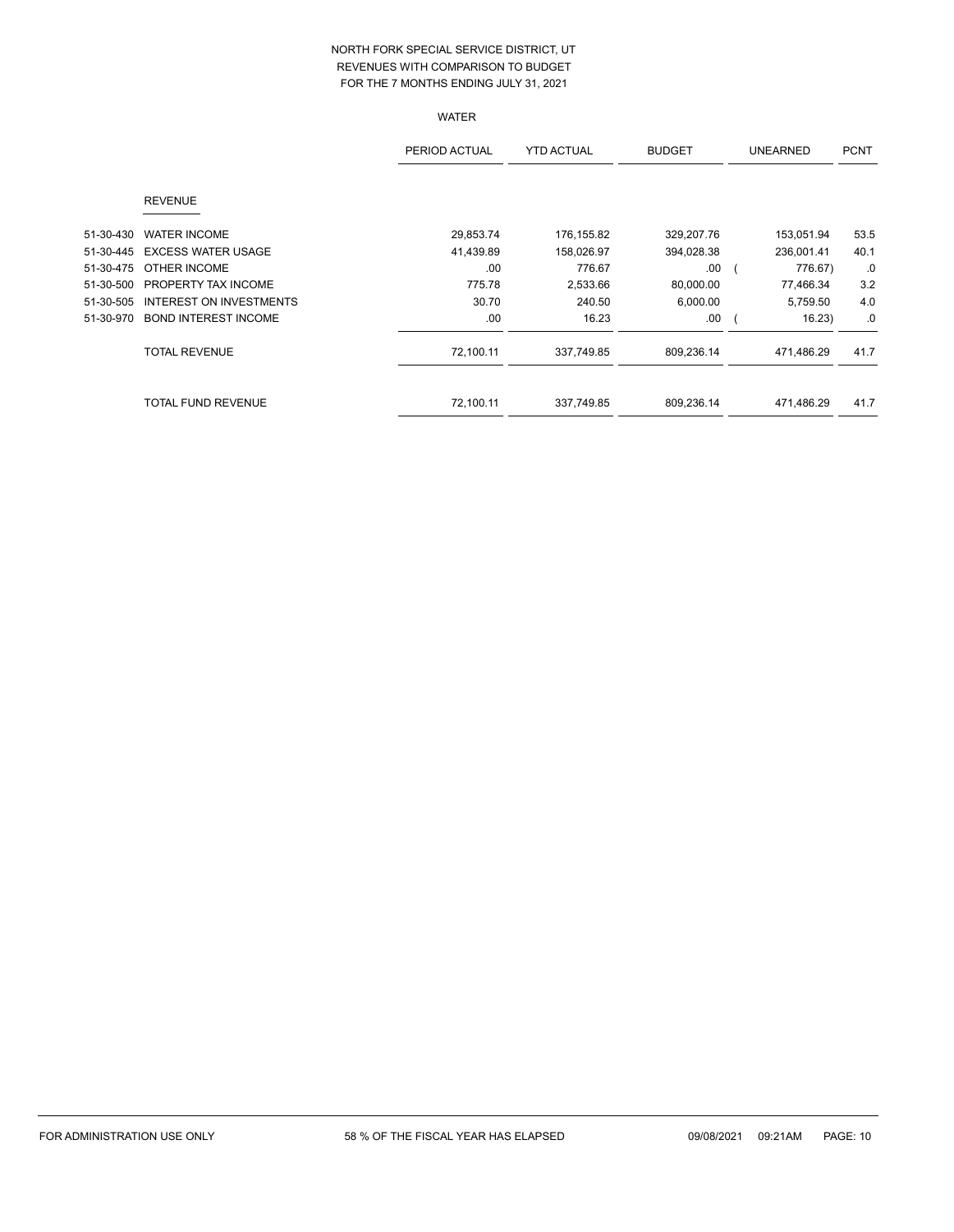WATER

|           |                                        | PERIOD ACTUAL                 | <b>YTD ACTUAL</b> | <b>BUDGET</b> | UNEXPENDED                         | <b>PCNT</b> |
|-----------|----------------------------------------|-------------------------------|-------------------|---------------|------------------------------------|-------------|
|           |                                        |                               |                   |               |                                    |             |
|           | <b>EXPENSES</b>                        |                               |                   |               |                                    |             |
| 51-50-600 | <b>SALARIES &amp; WAGES</b>            | 6,308.76                      | 51,259.93         | 155,510.00    | 104,250.07                         | 33.0        |
| 51-50-601 | PAYROLL TAXES                          | 498.93                        | 3,970.84          | 11,896.52     | 7,925.68                           | 33.4        |
| 51-50-602 | <b>RETIREMENT</b>                      | 1,224.04                      | 9,746.24          | 22,948.53     | 13,202.29                          | 42.5        |
| 51-50-603 | MEDICAL, LTD, LIFE, AD&D               | 2,015.00                      | 16,254.68         | 29,733.81     | 13,479.13                          | 54.7        |
| 51-50-604 | <b>WORKER'S COMPENSATION</b>           | 133.75                        | 2,922.94          | 4,089.91      | 1,166.97                           | 71.5        |
| 51-50-607 | VACATION/SICK/HOLIDAY                  | 263.69                        | 1,930.80          | 13,732.68     | 11,801.88                          | 14.1        |
| 51-50-608 | <b>FLEX PLAN</b>                       | 3.13                          | 21.88             | 52.50         | 30.62                              | 41.7        |
| 51-50-612 | <b>SUPPLIES</b>                        | .00                           | 3,048.42          | 2,500.00      | 548.42)<br>$\overline{ }$          | 121.9       |
| 51-50-615 | <b>DUES &amp; SUBSCRIPTIONS</b>        | 46.93                         | 2,110.30          | 2,400.00      | 289.70                             | 87.9        |
| 51-50-618 | <b>ACCOUNTING SERVICES</b>             | .00                           | 5,693.65          | 10,000.00     | 4,306.35                           | 56.9        |
| 51-50-619 | <b>IT SERVICES</b>                     | .00                           | 730.45            | 1,580.00      | 849.55                             | 46.2        |
| 51-50-620 | SOFTWARE                               | 257.34                        | 2,376.02          | 3,000.00      | 623.98                             | 79.2        |
| 51-50-622 | <b>LEGAL SERVICES</b>                  | .00                           | 4,329.00          | 10,000.00     | 5,671.00                           | 43.3        |
| 51-50-623 | ADVERTISING                            | .00                           | 195.00            | 250.00        | 55.00                              | 78.0        |
| 51-50-629 | UTILITIES-COMMUNICATIONS               | 73.09                         | 1,497.59          | 2,700.00      | 1,202.41                           | 55.5        |
| 51-50-635 | <b>INSURANCE</b>                       | .00                           | 8,860.30          | 8,800.00      | 60.30)<br>$\overline{ }$           | 100.7       |
| 51-50-654 | <b>VEHICLE REPAIRS &amp; MAINT</b>     | .00                           | 32.52             | 800.00        | 767.48                             | 4.1         |
| 51-50-658 | <b>VEHICLE FUEL</b>                    | 136.24                        | 461.53            | 1,000.00      | 538.47                             | 46.2        |
| 51-50-659 | <b>BUILDING MAINTENANCE</b>            | .00                           | 156.00            | .00           | 156.00)                            | .0          |
| 51-50-667 | <b>BACKHOE LEASE</b>                   | .00                           | .00               | 15,750.00     | 15,750.00                          | .0          |
| 51-50-671 | <b>TRUCK LEASE</b>                     | 230.75                        | 1,615.25          | 3,200.00      | 1,584.75                           | 50.5        |
| 51-50-675 | <b>BANK &amp; FINANCE CHARGES</b>      | 25.33                         | 1,565.91          | 3,900.00      | 2,334.09                           | 40.2        |
| 51-50-677 | TRAVEL/CONF/MEALS                      | 4.31                          | 137.59            | 1,500.00      | 1,362.41                           | 9.2         |
| 51-50-684 | <b>CERTS &amp; TRAINING</b>            | .00                           | .00               | 1,000.00      | 1,000.00                           | .0          |
| 51-50-690 | <b>COMPUTER &amp; OFFICE EQUIPMENT</b> | .00                           | .00               | 2,000.00      | 2,000.00                           | .0          |
| 51-50-694 | CLOTHING & PROTECTIVE GEAR             | 104.86                        | 404.64            | 1,000.00      | 595.36                             | 40.5        |
|           | <b>TOTAL EXPENSES</b>                  | 11,326.15                     | 119,321.48        | 309,343.95    | 190,022.47                         | 38.6        |
|           | <b>EXPENSES</b>                        |                               |                   |               |                                    |             |
| 51-51-621 | <b>ENGINEERING SERVICES</b>            | .00                           | 17,067.48         | 20,000.00     | 2,932.52                           | 85.3        |
| 51-51-625 | ELECTRIC ASPEN GROVE PUMPHOUSE         | .00                           | 2,986.82          | 6,000.00      | 3,013.18                           | 49.8        |
| 51-51-626 | ELECTRIC ASPEN GROVE WET WELL          | .00                           | 942.73            | 1,000.00      | 57.27                              | 94.3        |
| 51-51-628 | <b>ELECTRICITY STEWART TANK</b>        | .00                           | 2,079.87          | 6,000.00      | 3,920.13                           | 34.7        |
|           | 51-51-638 REPAIRS & MAINTENANCE        | 798.21                        | 2,001.45          | 35,000.00     | 32,998.55                          | 5.7         |
|           | 51-51-640 WATER LINE & METER REPAIRS   | .00                           | .00               | 30,000.00     | 30,000.00                          | .0          |
|           | 51-51-642 WATER TESTS                  | 175.00                        | 728.00            | 5,712.00      | 4,984.00                           | 12.8        |
|           | 51-51-645 WATER CHEMICALS              | .00                           | 71.60             | 2,000.00      | 1,928.40                           | 3.6         |
|           | 51-51-650 WATER RIGHTS                 | 32.50                         | 2,153.70          | 200.00        | 1,953.70) 1076.9<br>$\overline{ }$ |             |
|           | 51-51-668 BOND & DEBT PAYMENTS         | 122,000.00)<br>$\overline{ }$ | .00               | 140,418.00    | 140,418.00                         | .0          |
| 51-51-674 | <b>BOND INTEREST EXPENSE</b>           | .00                           | 26,416.10         | 54,000.00     | 27,583.90                          | 48.9        |
|           | 51-51-675 BANK & SERVICE FEES          | 76.69                         | 383.08            | 1,800.00      | 1,416.92                           | 21.3        |

51-51-688 DEPRECIATION 9,820.26 68,741.82 .00 ( 68,741.82) .0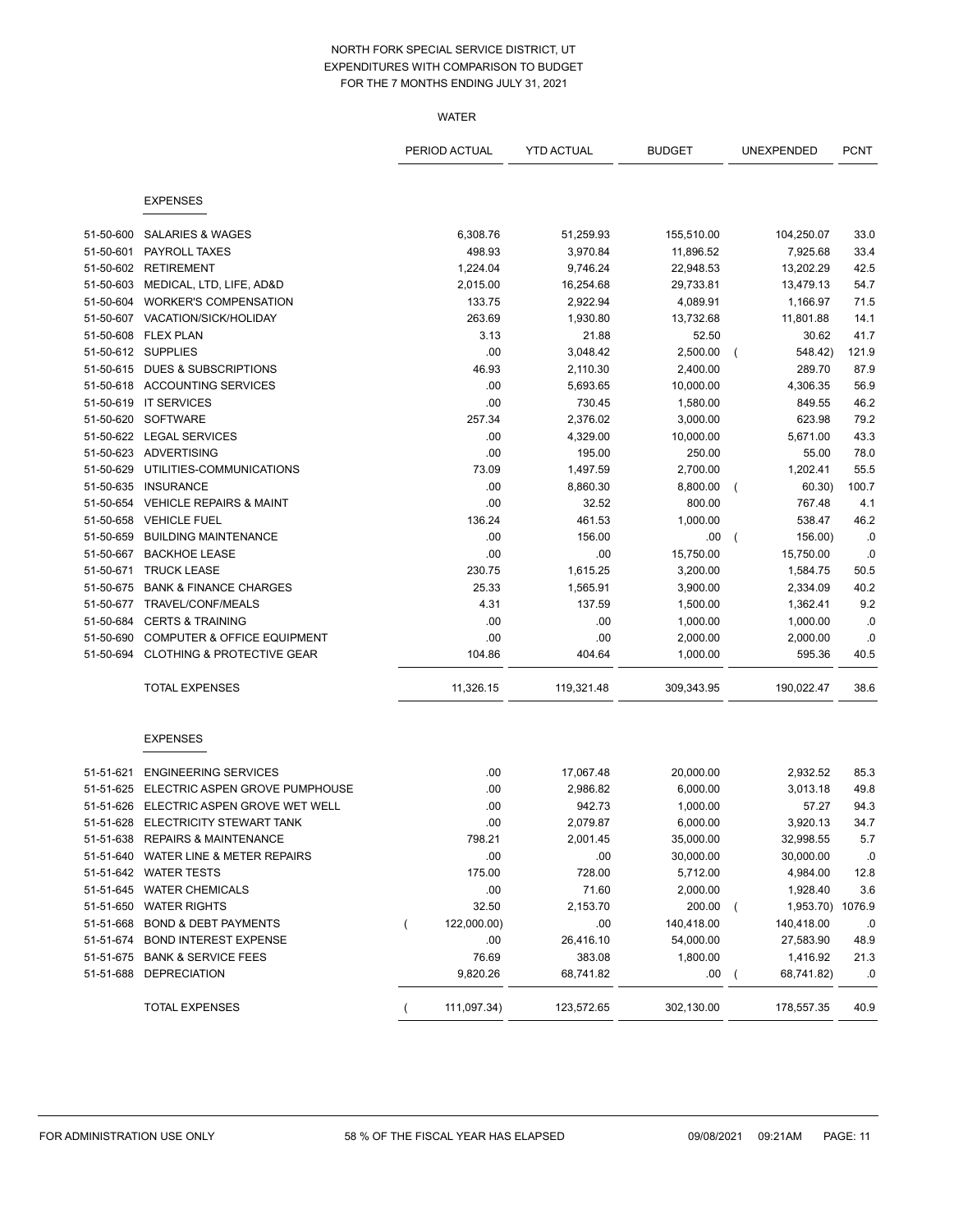|                                | <b>WATER</b>  |                   |               |                   |             |
|--------------------------------|---------------|-------------------|---------------|-------------------|-------------|
|                                | PERIOD ACTUAL | <b>YTD ACTUAL</b> | <b>BUDGET</b> | <b>UNEXPENDED</b> | <b>PCNT</b> |
| <b>TOTAL FUND EXPENDITURES</b> | 99,771.19)    | 242,894.13        | 611,473.95    | 368,579.82        | 39.7        |
| NET REVENUE OVER EXPENDITURES  | 171,871.30    | 94,855.72         | 197,762.19    | 102,906.47        | 48.0        |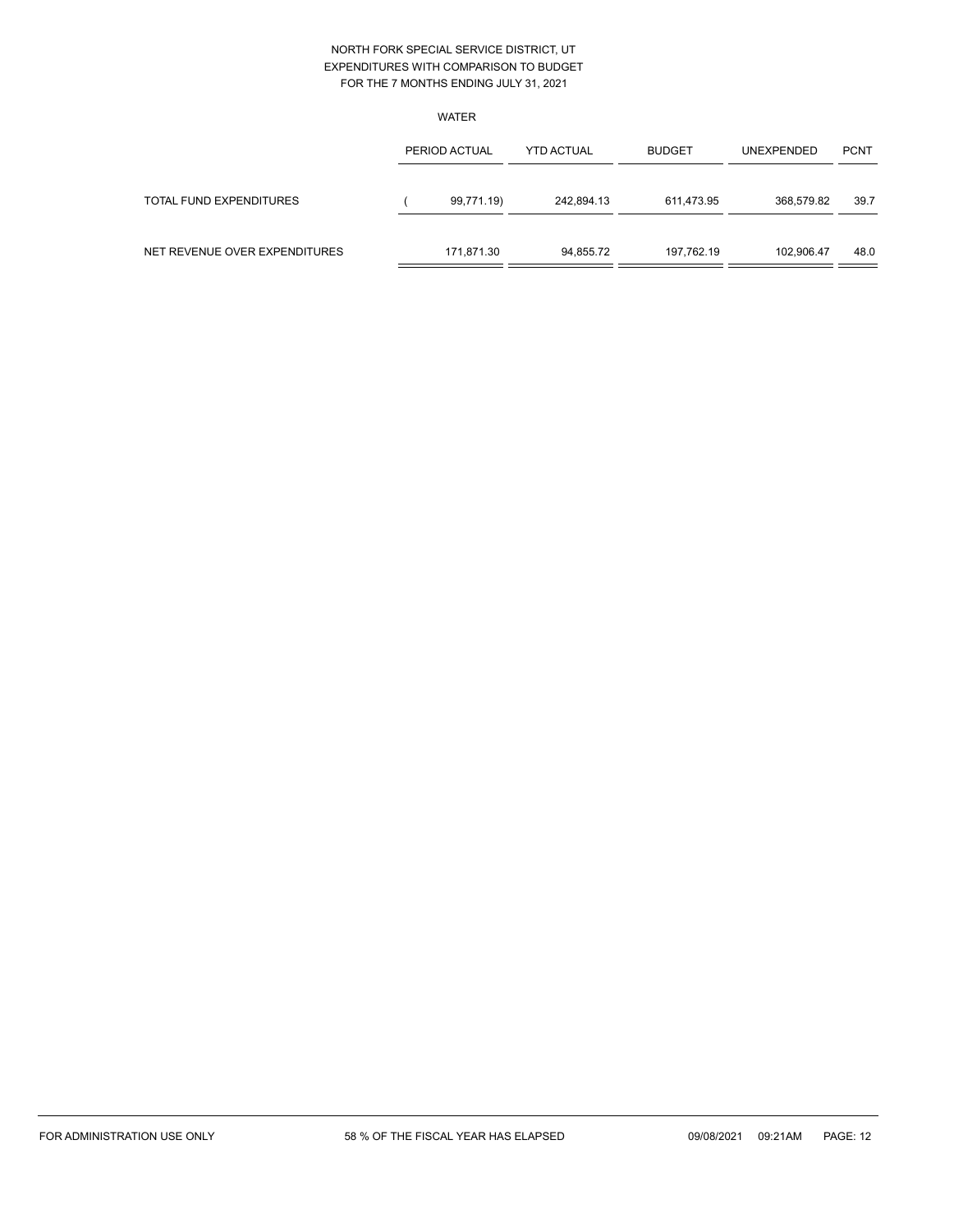SEWER

| . .<br>c | ۰ |
|----------|---|
|----------|---|

|          | 52-10000 CASH COMBINED FUND<br>52-10620 8818 PTIF WASTEWATER RESERVE<br>52-11500 ACCOUNTS RECEIVABLE<br>52-16400 WASTEWATER SYSTEM<br>52-16900 ACCUMULATED DEPRECIATION<br><b>TOTAL ASSETS</b> |            | $\left($ | 544,586.79<br>82,481.83<br>79,137.88<br>5,217,547.47<br>1,374,524.97) | 4,549,229.00 |
|----------|------------------------------------------------------------------------------------------------------------------------------------------------------------------------------------------------|------------|----------|-----------------------------------------------------------------------|--------------|
|          |                                                                                                                                                                                                |            |          |                                                                       |              |
|          | LIABILITIES AND EQUITY                                                                                                                                                                         |            |          |                                                                       |              |
|          | <b>LIABILITIES</b>                                                                                                                                                                             |            |          |                                                                       |              |
|          | 52-21100 ACCOUNTS PAYABLE                                                                                                                                                                      |            |          | 989.51                                                                |              |
|          | 52-22200 SALARIES & WAGES PAYABLE                                                                                                                                                              |            |          | 2,065.01                                                              |              |
|          | 52-22600 PAYROLL BENEFITS PAYABLE                                                                                                                                                              |            |          | 341.47                                                                |              |
|          | 52-22700 WORKER'S COMP PAYABLE                                                                                                                                                                 |            |          | 1,077.51                                                              |              |
|          | 52-25100 ACCRUED VACATION                                                                                                                                                                      |            |          | 8,508.42                                                              |              |
|          | 52-28521 LEASE CURRENT PORTION                                                                                                                                                                 |            |          | 9,208.97                                                              |              |
|          | 52-28530 STATE OF UTAH PLANT NOTE                                                                                                                                                              |            |          | 1,270,325.00                                                          |              |
|          | 52-28570 CATERPILLAR LEASE                                                                                                                                                                     |            |          | 9,701.64                                                              |              |
|          | <b>TOTAL LIABILITIES</b>                                                                                                                                                                       |            |          |                                                                       | 1,302,217.53 |
|          | <b>FUND EQUITY</b>                                                                                                                                                                             |            |          |                                                                       |              |
| 52-29100 | <b>FUND BALANCE</b>                                                                                                                                                                            |            |          | 3,086,388.28                                                          |              |
|          | REVENUE OVER EXPENDITURES - YTD                                                                                                                                                                | 160,623.19 |          |                                                                       |              |
|          | <b>BALANCE - CURRENT DATE</b>                                                                                                                                                                  |            |          | 3,247,011.47                                                          |              |
|          | <b>TOTAL FUND EQUITY</b>                                                                                                                                                                       |            |          |                                                                       | 3,247,011.47 |
|          | TOTAL LIABILITIES AND EQUITY                                                                                                                                                                   |            |          |                                                                       | 4,549,229.00 |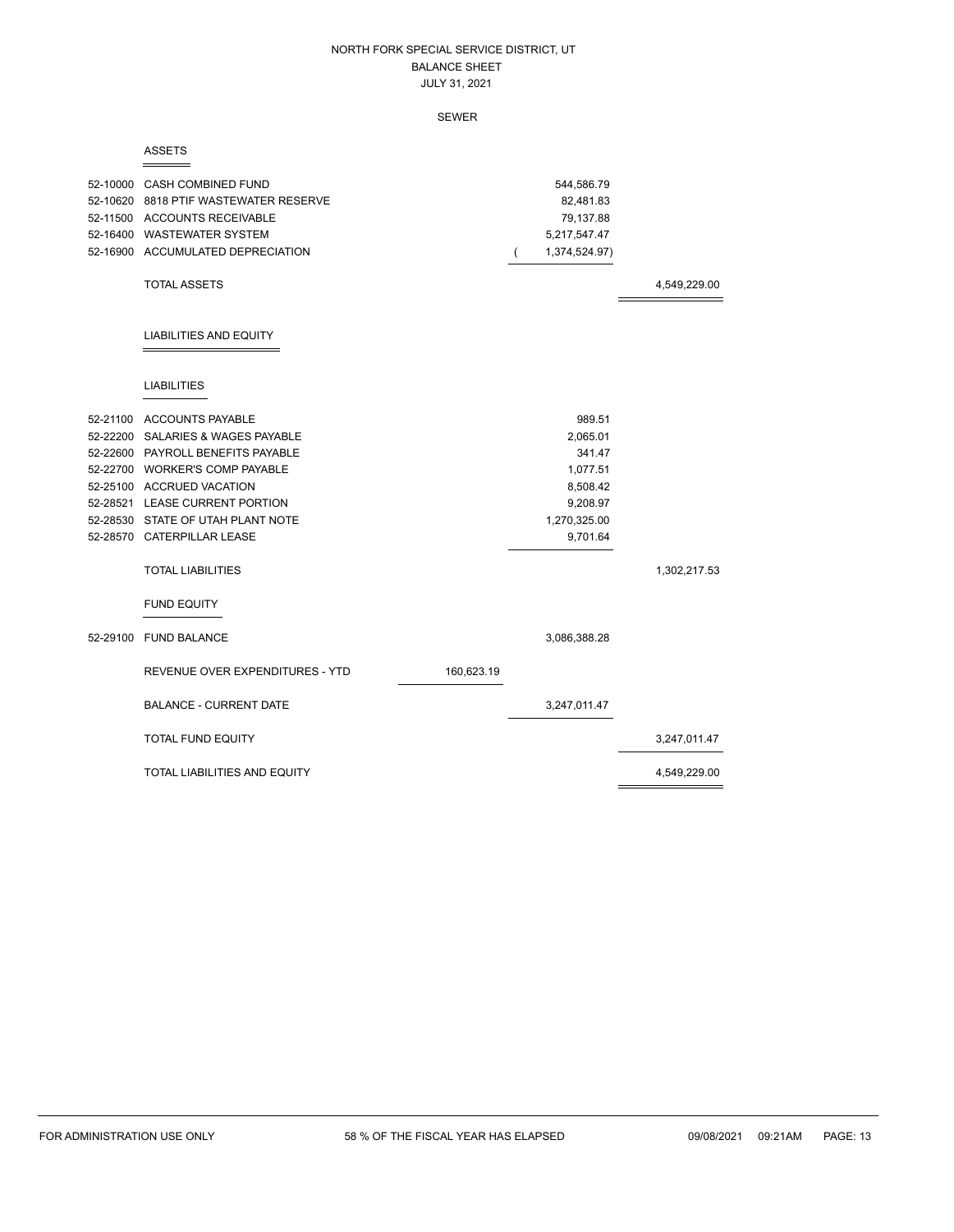|           |                                       | <b>SEWER</b>  |                   |               |                 |             |
|-----------|---------------------------------------|---------------|-------------------|---------------|-----------------|-------------|
|           |                                       | PERIOD ACTUAL | <b>YTD ACTUAL</b> | <b>BUDGET</b> | <b>UNEARNED</b> | <b>PCNT</b> |
|           | <b>REVENUE</b>                        |               |                   |               |                 |             |
| 52-30-465 | <b>SEWER INCOME</b>                   | 56,893.30     | 414,080.12        | 687,312.00    | 273,231.88      | 60.3        |
| 52-30-470 | <b>INTEREST &amp; FINANCE CHARGES</b> | .00           | 32.69             | .00.          | 32.69           | .0          |
| 52-30-475 | <b>OTHER INCOME</b>                   | .00           | 8,690.41          | .00.          | 8,690.41)       | .0          |
| 52-30-505 | <b>INTEREST FROM INVESTMENTS</b>      | 25.23         | 164.92            | .00           | 164.92)         | .0          |
|           | <b>TOTAL REVENUE</b>                  | 56,918.53     | 422,968.14        | 687,312.00    | 264,343.86      | 61.5        |
|           | <b>TOTAL FUND REVENUE</b>             | 56,918.53     | 422,968.14        | 687,312.00    | 264.343.86      | 61.5        |
|           |                                       |               |                   |               |                 |             |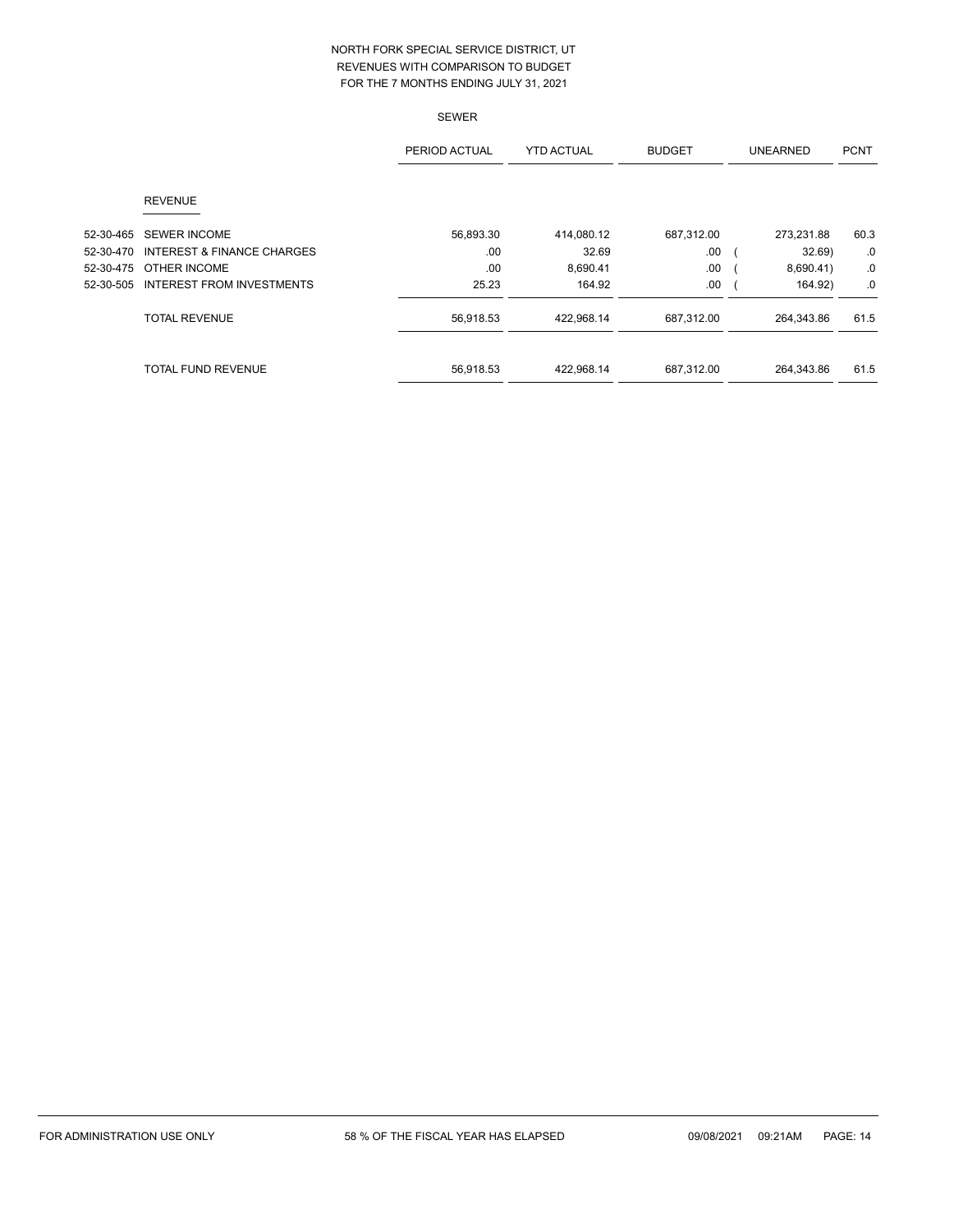|                 |                                       | <b>SEWER</b>  |                   |               |                              |             |
|-----------------|---------------------------------------|---------------|-------------------|---------------|------------------------------|-------------|
|                 |                                       | PERIOD ACTUAL | <b>YTD ACTUAL</b> | <b>BUDGET</b> | UNEXPENDED                   | <b>PCNT</b> |
|                 | <b>EXPENSES</b>                       |               |                   |               |                              |             |
| 52-50-600       | PW SALARIES & WAGES                   | 6,308.73      | 51,259.67         | 155,510.00    | 104,250.33                   | 33.0        |
| 52-50-601       | PAYROLL TAXES                         | 498.85        | 3,970.08          | 11,896.52     | 7,926.44                     | 33.4        |
| 52-50-602       | <b>RETIREMENT</b>                     | 1,224.01      | 9,745.93          | 22,948.53     | 13,202.60                    | 42.5        |
| 52-50-603       | MEDICAL, LTD, LIFE, AD&D              | 2,014.93      | 16,254.26         | 29,733.81     | 13,479.55                    | 54.7        |
| 52-50-604       | <b>WORKER'S COMPENSATION</b>          | 133.75        | 2,926.77          | 4,089.91      | 1,163.14                     | 71.6        |
| 52-50-607       | VACATION/SICK/HOLIDAY                 | 263.69        | 1,930.80          | 13,732.68     | 11,801.88                    | 14.1        |
| 52-50-608       | <b>FLEX PLAN</b>                      | 3.12          | 21.88             | 52.50         | 30.62                        | 41.7        |
|                 | 52-50-612 SUPPLIES                    | 1,785.25      | 4,702.66          | 5,000.00      | 297.34                       | 94.1        |
| 52-50-615       | DUES & SUBSCRIPTIONS                  | 46.93         | 1,498.78          | 900.00        | 598.78)<br>$\overline{ }$    | 166.5       |
| 52-50-618       | ACCOUNTING SERVICES                   | .00           | 4,534.99          | 10,000.00     | 5,465.01                     | 45.4        |
| 52-50-619       | <b>IT SERVICES</b>                    | .00           | 730.45            | 1,580.00      | 849.55                       | 46.2        |
| 52-50-620       | <b>SOFTWARE</b>                       | 257.32        | 2,375.96          | 3,000.00      | 624.04                       | 79.2        |
| 52-50-622       | <b>LEGAL SERVICES</b>                 | .00           | 786.98            | 10,000.00     | 9,213.02                     | 7.9         |
| 52-50-623       | ADVERTISING                           | .00           | 195.00            | 500.00        | 305.00                       | 39.0        |
| 52-50-629       | UTILITIES-COMMUNICATIONS              | 73.08         | 1,497.65          | 2,700.00      | 1,202.35                     | 55.5        |
| 52-50-635       | <b>INSURANCE</b>                      | .00           | 10,346.50         | 8,800.00      | 1,546.50)<br>$\overline{ }$  | 117.6       |
| 52-50-654       | VEHICLE REPAIRS AND MAINT             | .00           | 32.51             | 800.00        | 767.49                       | 4.1         |
| 52-50-658       | <b>VEHICLE FUEL</b>                   | 136.24        | 461.51            | 350.00        | 111.51)                      | 131.9       |
| 52-50-659       | <b>BUILDING MAINTENANCE</b>           | 5,063.00      | 5,448.00          | .00           | 5,448.00)<br>$\overline{ }$  | .0          |
| 52-50-667       | <b>BACKHOE LEASE</b>                  | .00           | .00               | 5,250.00      | 5,250.00                     | .0          |
| 52-50-671       | <b>TRUCK LEASE</b>                    | 230.75        | 1,615.25          | 3,000.00      | 1,384.75                     | 53.8        |
| 52-50-675       | <b>BANK &amp; SERVICE FEES</b>        | 102.03        | 1,948.99          | 3,900.00      | 1,951.01                     | 50.0        |
| 52-50-677       | TRAVEL/CONF/MEALS                     | 4.30          | 113.56            | 1,500.00      | 1,386.44                     | 7.6         |
| 52-50-684       | <b>CERTS &amp; TRAINING</b>           | .00           | 50.00             | 1,000.00      | 950.00                       | 5.0         |
| 52-50-690       | COMPUTER & OFFICE EQUIPMENT           | .00           | .00               | 2,000.00      | 2,000.00                     | .0          |
| 52-50-694       | <b>CLOTHING &amp; PROTECTIVE GEAR</b> | 104.84        | 391.77            | 1,000.00      | 608.23                       | 39.2        |
|                 | <b>TOTAL EXPENSES</b>                 | 18,250.82     | 122,839.95        | 299,243.95    | 176,404.00                   | 41.1        |
|                 | <b>EXPENSES</b>                       |               |                   |               |                              |             |
| 52-52-621       | <b>ENGINEERING SERVICES</b>           | .00           | 22,646.45         | 10,000.00     | 12,646.45)<br>$\overline{ }$ | 226.5       |
| 52-52-626       | <b>ELECTRICITY</b>                    | .00           | 7,432.13          | 20,000.00     | 12,567.87                    | 37.2        |
|                 | 52-52-633 PROPANE                     | .00           | 11,812.26         | 15,000.00     | 3,187.74                     | 78.8        |
| 52-52-637 ALARM |                                       | 105.50        | 622.50            | 1,500.00      | 877.50                       | 41.5        |
|                 | 52-52-638 REPAIRS & MAINTENANCE       | 200.08        | 16,860.83         | 20,000.00     | 3,139.17                     | 84.3        |
|                 | 52-52-643 TESTING                     | 1,152.00      | 10,368.00         | 17,000.00     | 6,632.00                     | 61.0        |
|                 | 52-52-646 WW CHEMICALS                | .00.          | 2,422.78          | 7,000.00      | 4,577.22                     | 34.6        |
|                 | 52-52-648 WASTE DISPOSAL              | 533.20        | 2,792.00          | 17,000.00     | 14,208.00                    | 16.4        |
|                 | 52-52-668 DEBT PAYMENT                | .00           | .00               | 210,000.00    | 210,000.00                   | .0          |
| 52-52-674       | <b>INTEREST EXPENSE</b>               | .00           | .00               | 38,110.00     | 38,110.00                    | .0          |
|                 | 52-52-688 DEPRECIATION                | 9,221.15      | 64,548.05         | .00.          | 64,548.05)<br>$\sqrt{2}$     | $.0\,$      |
|                 | <b>TOTAL EXPENSES</b>                 | 11,211.93     | 139,505.00        | 355,610.00    | 216,105.00                   | 39.2        |
|                 | TOTAL FUND EXPENDITURES               | 29,462.75     | 262,344.95        | 654,853.95    | 392,509.00                   | 40.1        |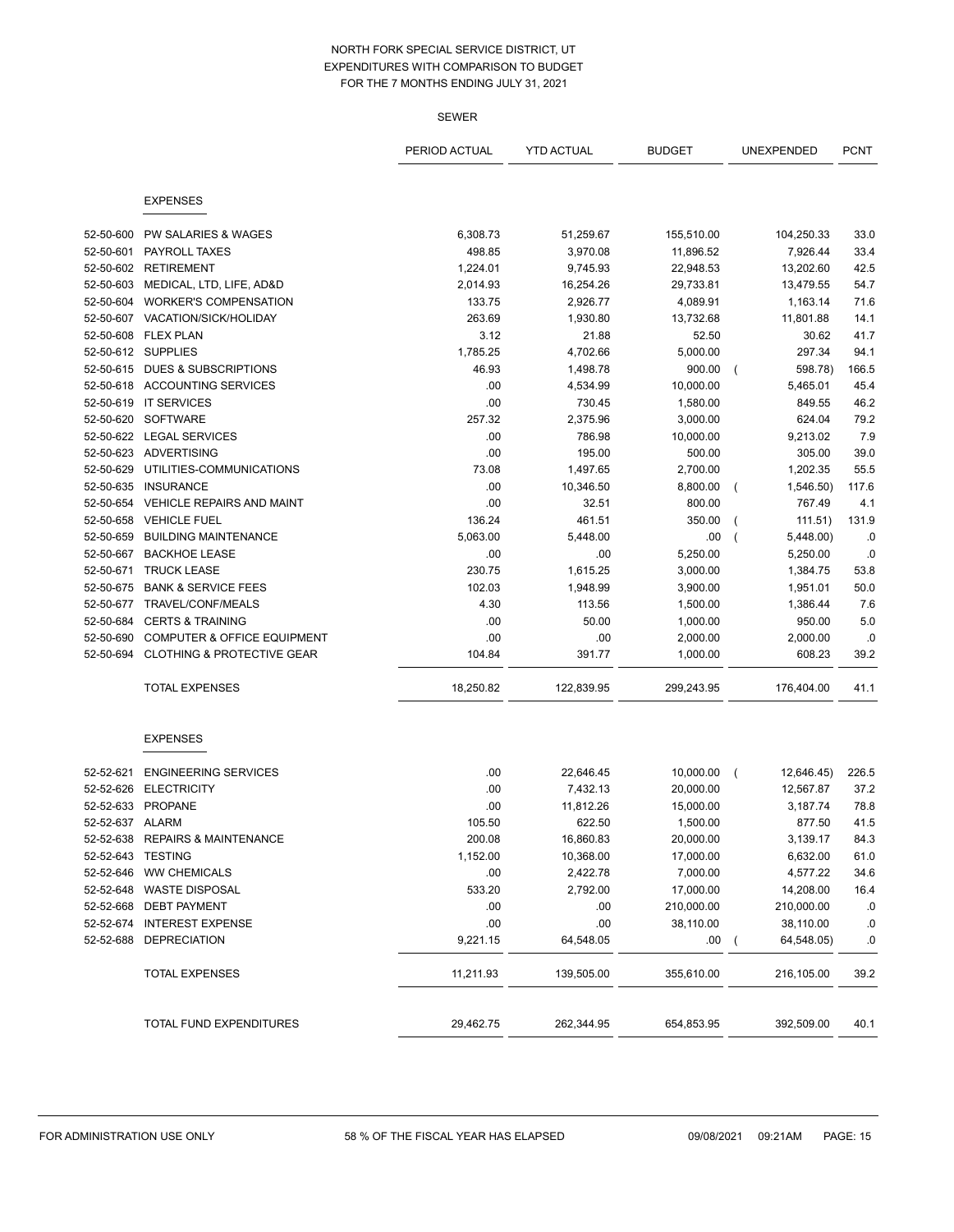SEWER

|                               | PERIOD ACTUAL | <b>YTD ACTUAL</b> | <b>BUDGET</b> | <b>UNEXPENDED</b> | <b>PCNT</b> |
|-------------------------------|---------------|-------------------|---------------|-------------------|-------------|
| NET REVENUE OVER EXPENDITURES | 27.455.78     | 160.623.19        | 32.458.05     | 128,165.14)       | 494.9       |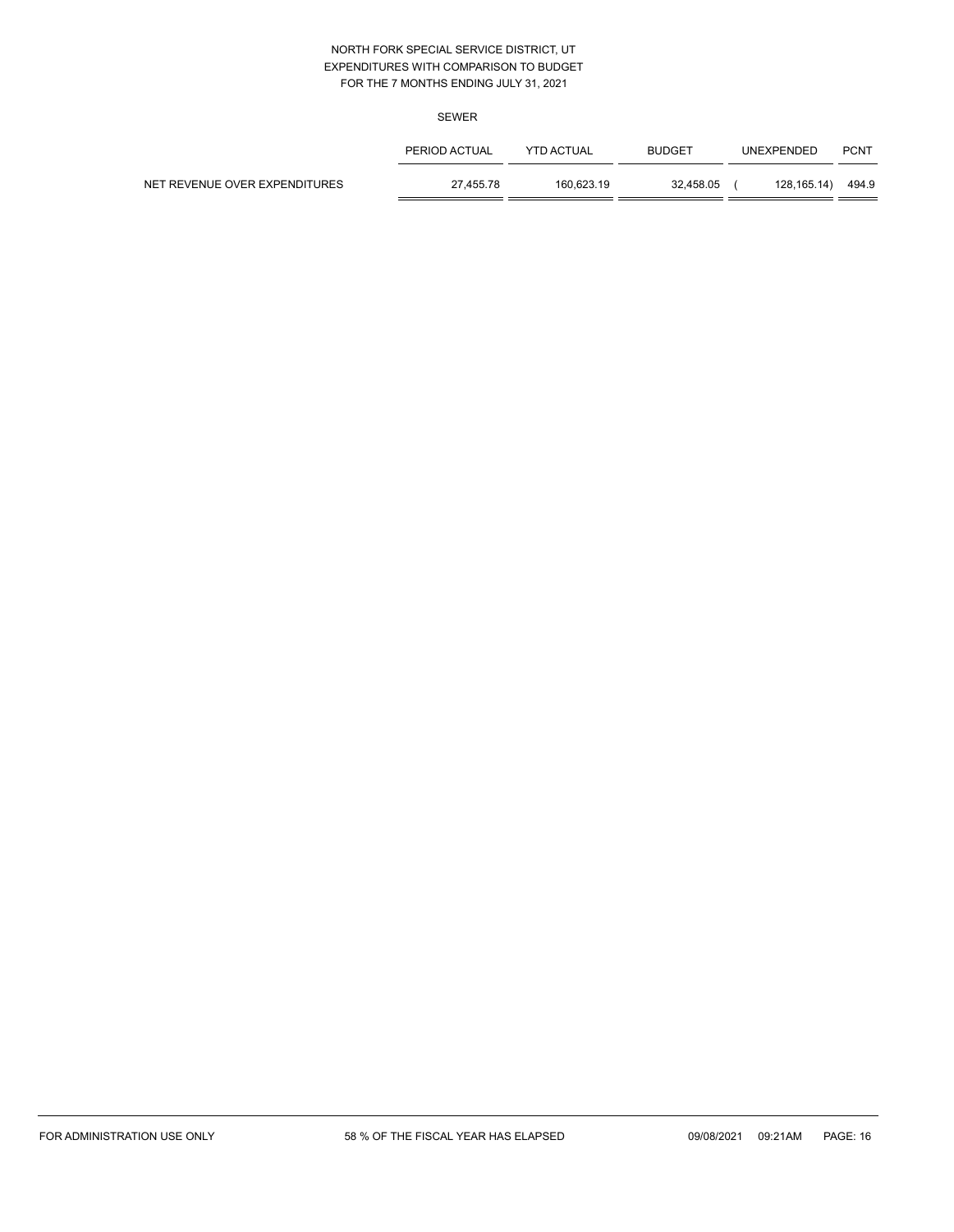GARBAGE

|          | 53-10000 CASH COMBINED FUND             |          | 26,202.88  |           |
|----------|-----------------------------------------|----------|------------|-----------|
|          | 53-10620 8819 PTIF PUBLIC GARBAGE RESER |          | 20,337.17  |           |
|          | 53-11500 ACCOUNTS RECEIVABLE            |          | 3,324.80   |           |
|          | 53-16500 EQUIPMENT                      |          | 29,961.00  |           |
|          | 53-16900 ACCUMULATED DEPRECIATION       |          | 26,172.20) |           |
|          | <b>TOTAL ASSETS</b>                     |          |            | 53,653.65 |
|          |                                         |          |            |           |
|          |                                         |          |            |           |
|          | <b>LIABILITIES AND EQUITY</b>           |          |            |           |
|          |                                         |          |            |           |
|          |                                         |          |            |           |
|          | <b>LIABILITIES</b>                      |          |            |           |
| 53-21100 | <b>ACCOUNTS PAYABLE</b>                 |          | 1,562.30   |           |
|          |                                         |          |            |           |
|          | <b>TOTAL LIABILITIES</b>                |          |            | 1,562.30  |
|          |                                         |          |            |           |
|          | <b>FUND EQUITY</b>                      |          |            |           |
|          |                                         |          |            |           |
| 53-29100 | <b>FUND BALANCE</b>                     |          | 45,794.78  |           |
|          |                                         |          |            |           |
|          | REVENUE OVER EXPENDITURES - YTD         | 6,296.57 |            |           |
|          | <b>BALANCE - CURRENT DATE</b>           |          | 52,091.35  |           |
|          |                                         |          |            |           |
|          | <b>TOTAL FUND EQUITY</b>                |          |            | 52,091.35 |
|          |                                         |          |            |           |
|          | TOTAL LIABILITIES AND EQUITY            |          |            | 53,653.65 |
|          |                                         |          |            |           |

ASSETS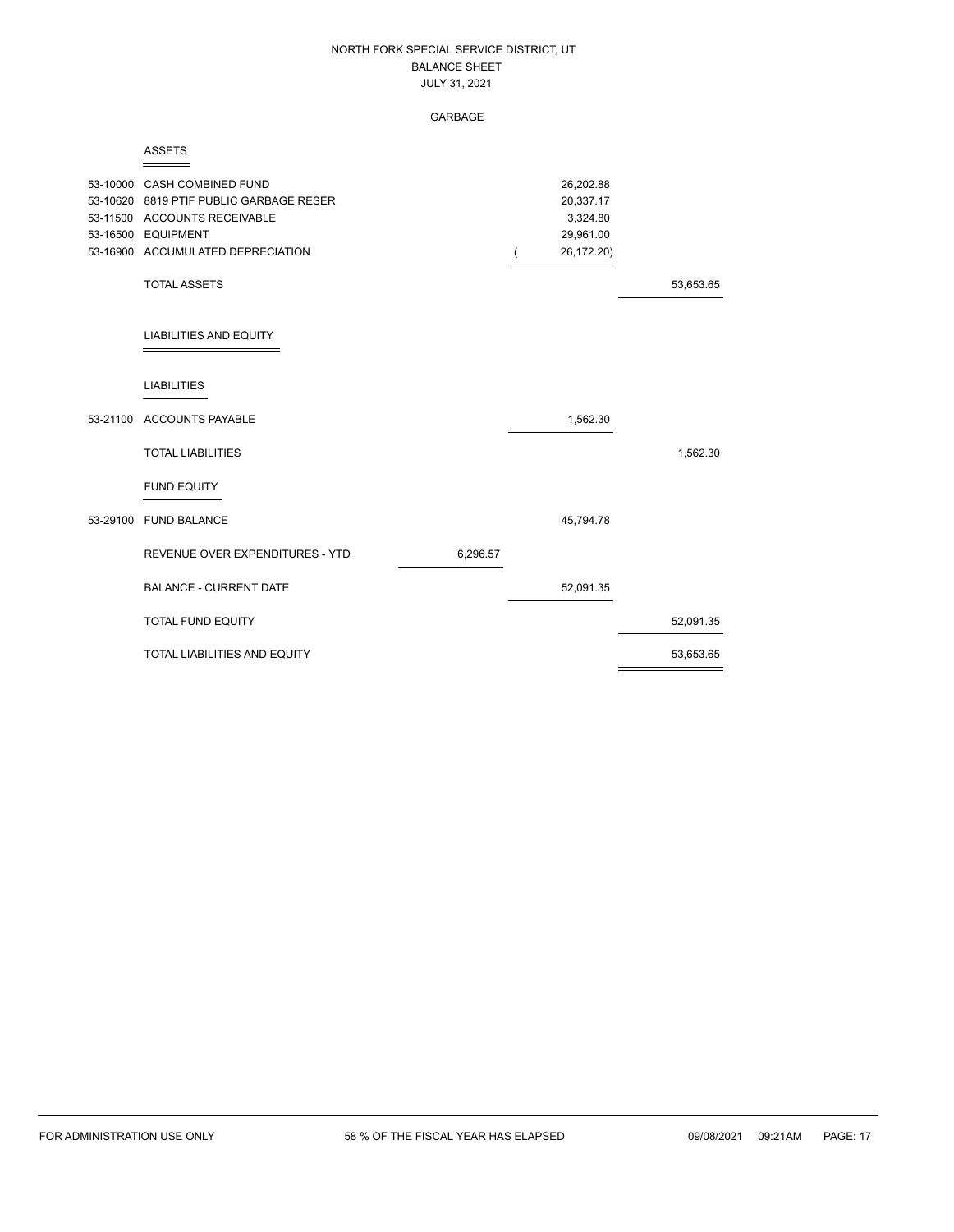|                        |                                                           | <b>GARBAGE</b>   |                    |                     |                    |              |
|------------------------|-----------------------------------------------------------|------------------|--------------------|---------------------|--------------------|--------------|
|                        |                                                           | PERIOD ACTUAL    | <b>YTD ACTUAL</b>  | <b>BUDGET</b>       | <b>UNEARNED</b>    | <b>PCNT</b>  |
|                        | <b>REVENUE</b>                                            |                  |                    |                     |                    |              |
| 53-30-460<br>53-30-505 | <b>GARBAGE INCOME</b><br><b>INTEREST FROM INVESTMENTS</b> | 2,166.90<br>6.22 | 16,221.16<br>48.72 | 24,847.20<br>200.00 | 8,626.04<br>151.28 | 65.3<br>24.4 |
|                        | <b>TOTAL REVENUE</b>                                      | 2,173.12         | 16,269.88          | 25,047.20           | 8,777.32           | 65.0         |
|                        | <b>TOTAL FUND REVENUE</b>                                 | 2,173.12         | 16,269.88          | 25,047.20           | 8,777.32           | 65.0         |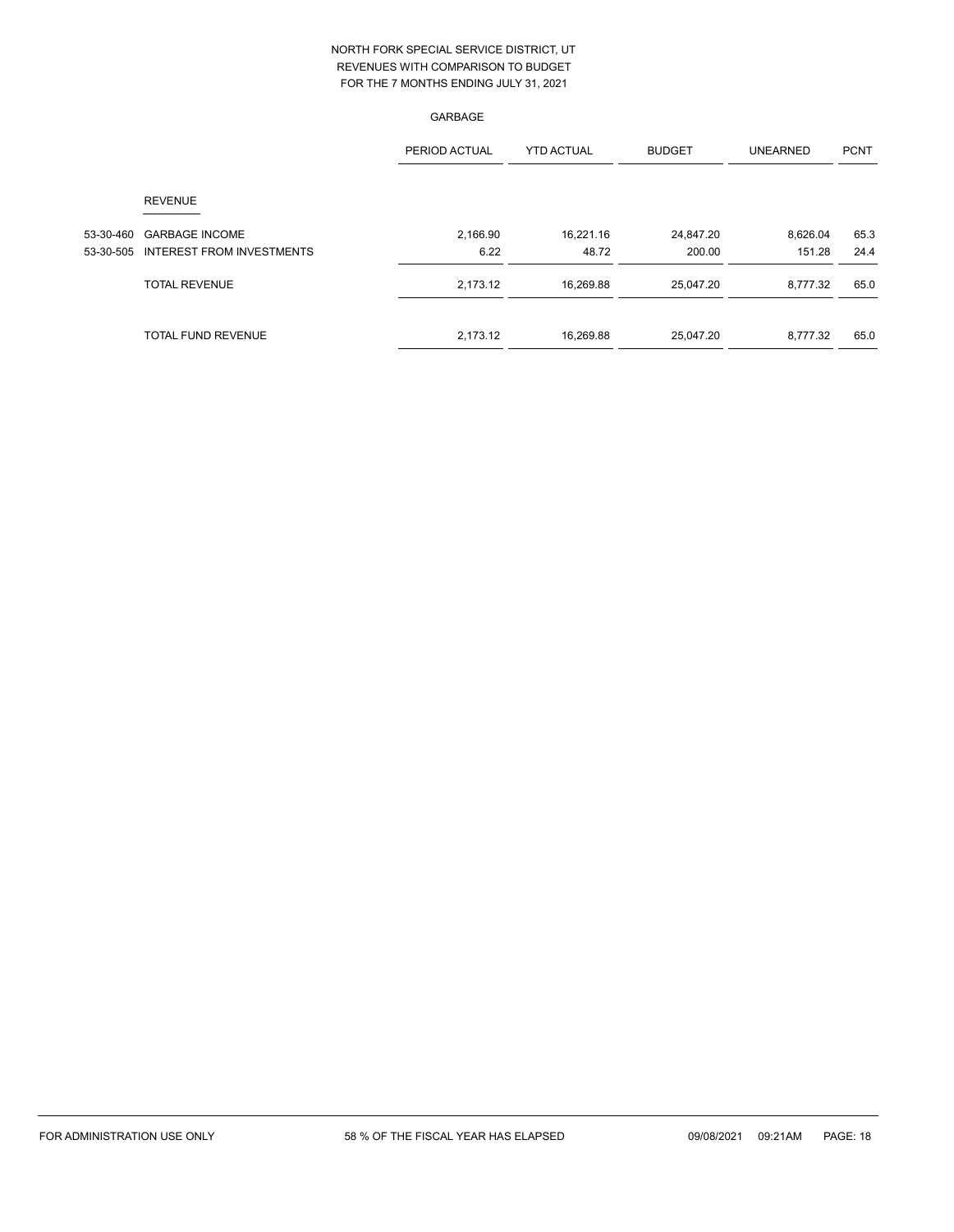|           |                                  | <b>GARBAGE</b> |                   |               |                   |             |
|-----------|----------------------------------|----------------|-------------------|---------------|-------------------|-------------|
|           |                                  | PERIOD ACTUAL  | <b>YTD ACTUAL</b> | <b>BUDGET</b> | <b>UNEXPENDED</b> | <b>PCNT</b> |
|           | <b>EXPENSES</b>                  |                |                   |               |                   |             |
| 53-53-638 | <b>REPAIRS &amp; MAINTENANCE</b> | .00            | .00               | 4,000.00      | 4,000.00          | .0          |
| 53-53-649 | <b>GARBAGE HAUL &amp; DUMP</b>   | 2,318.60       | 8,877.95          | 18,824.00     | 9,946.05          | 47.2        |
| 53-53-688 | <b>DEPRECIATION</b>              | 156.48         | 1,095.36          | .00.          | 1,095.36)         | .0          |
|           | <b>TOTAL EXPENSES</b>            | 2,475.08       | 9,973.31          | 22,824.00     | 12,850.69         | 43.7        |
|           | TOTAL FUND EXPENDITURES          | 2,475.08       | 9,973.31          | 22,824.00     | 12,850.69         | 43.7        |
|           | NET REVENUE OVER EXPENDITURES    | 301.96)        | 6,296.57          | 2,223.20      | 4,073.37)         | 283.2       |